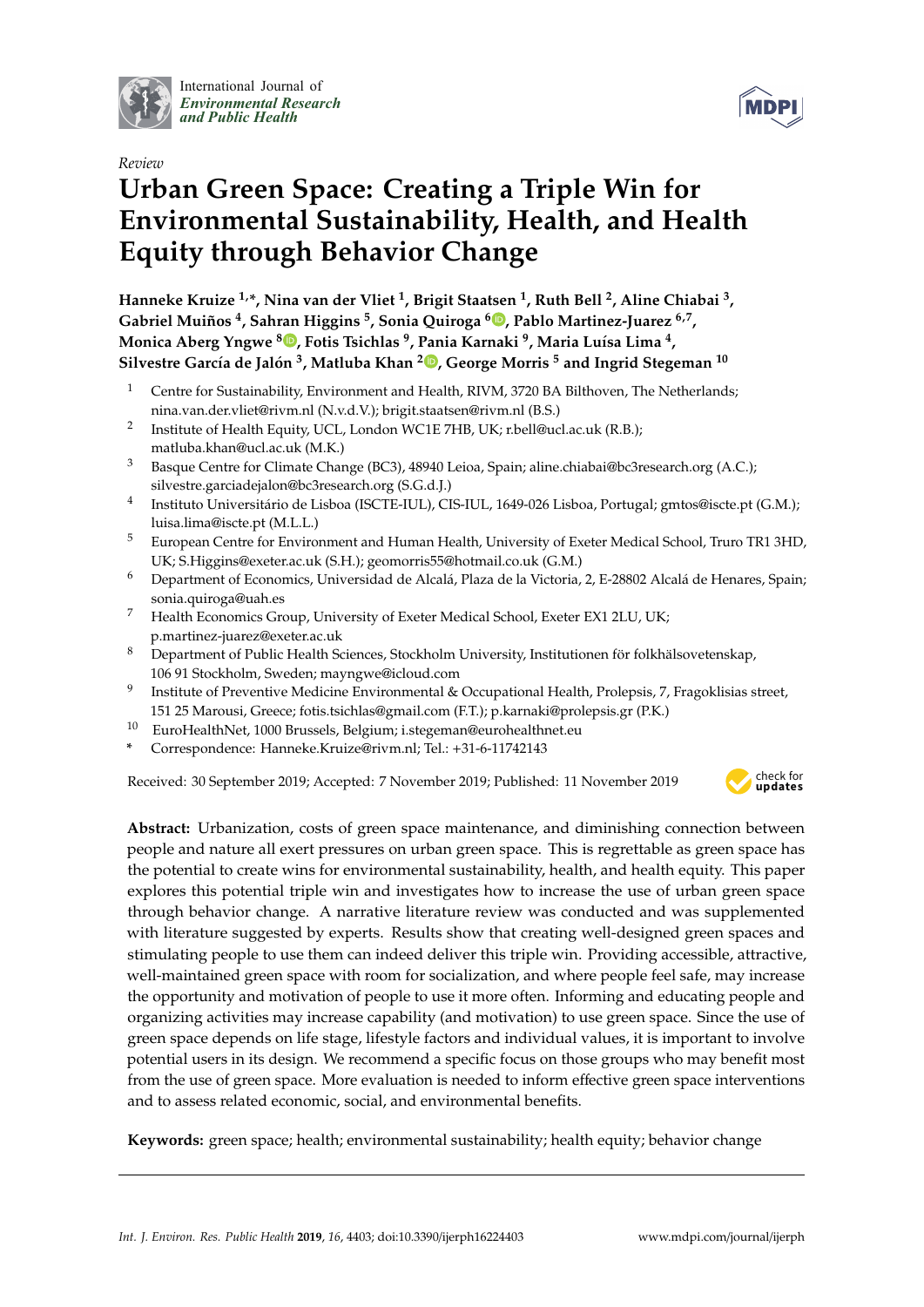## **1. Introduction**

Patterns of urbanization in many European cities put pressure on available urban green space, such as public parks, urban gardens, woodlands, children's play areas, roadside verges, riverside footpaths, and beaches [\[1\]](#page-17-0). Densification of cities often results in the removal or degradation of existing green space in ways that are difficult to reverse. Over time, not only has the quantity of urban green space declined, but also the quality [\[2\]](#page-17-1). The pressure on urban green space is further increased due to the economic value of land—a landowner profits more from urban land developed for commercial and industrial and residential purposes than from land used for green infrastructures. We assume that the first will provide higher market benefits, compared to green spaces, although there are environmental disbenefits and damages. Green spaces will have lower market benefits, but will provide in turn aesthetic, environmental, leisure, social, and health benefits, for which people may be willing to pay [\[3](#page-17-2)[–6\]](#page-17-3). Furthermore, the maintenance of urban green space costs money and available maintenance funds can be limited in times of economic crisis [\[7\]](#page-17-4). Lastly, humans are generally less connected with nature than in the past, which may result in a lower perceived value of green space. All these drivers threaten provision and use of green space in cities.

Fortunately, there are also positive trends that may limit this negative tendency. Most people still regard the presence of green space near their homes as very important [\[8\]](#page-17-5). More recently, green space has been recognized as supportive of healthy living in urban areas in Europe. For example, the current EU Biodiversity Strategy (Target II) contains a commitment, not only to better protect ecosystems but also to ensure greater use of urban green infrastructure [\[9\]](#page-17-6). The positive influence of green space on the quality of urban life, and the urban economy, is now widely recognized. Urban green space can improve urban vitality and, in doing so, offer quality of life benefits [\[10\]](#page-17-7). There is also a growing interest in so-called "nature-based solutions" (NBS), which presents nature as potentially beneficial for a wide range of societal challenges. In particular, NBS may help societies to simultaneously address a variety of environmental, social, and economic challenges in sustainable ways, with consequent benefits to the well-being of urban populations, as specified below [\[11\]](#page-17-8).

In addition to the above, the degradation of urban green space can contribute to the burden of disease by exacerbating the effects of other adverse factors in the urban environment. These include air pollution, noise pollution, and heatwaves. Moreover, loss and degradation of green space diminishes an important restorative resource for the individual, and reduces opportunities to meet people and engage in physical activity in an attractive and relaxing environment [\[1\]](#page-17-0). It may also aggravate inequalities in a broader sense. Generally, house prices are higher where there is more green space in the immediate area [\[7](#page-17-4)[,9](#page-17-6)[,12\]](#page-17-9). Increasing house prices in greener neighborhoods may "push out" lower income groups.

We argue, here, that an urban green space has significant potential to contribute simultaneously to environmental sustainability, health and health equity—a triple win. This aligns with the notion of "ecological public health" [\[13\]](#page-17-10) which recognizes the interconnections and interdependencies among human health, ecosystem health, and social equity [\[14\]](#page-17-11). Human health acquires a distinct significance in the context of global change. At the societal level, there is now a requirement to embrace a holistic vision including the physical, mental and social dimensions of well-being, as well as the links to the natural environment, equity and fairness. This aspiration emphasizes the importance of interactions between the individuals and their environment. In this sense, all the benefits produced by the natural environment provide the basis for a healthier population.

Although much has been published on positive aspects of green space (e.g., [\[15\]](#page-17-12)), most publications describe the impact of green space, either on health, on environmental sustainability or on health inequalities. In this paper, we take a new approach that considers a combination of all three aspects. Furthermore, we argue that the central contribution of human behavior in creating this triple win has hitherto been neglected.

This paper aims to address this gap by exploring the role of individual behavior in stimulating the use of urban green space in order to create a triple win for environmental sustainability, health,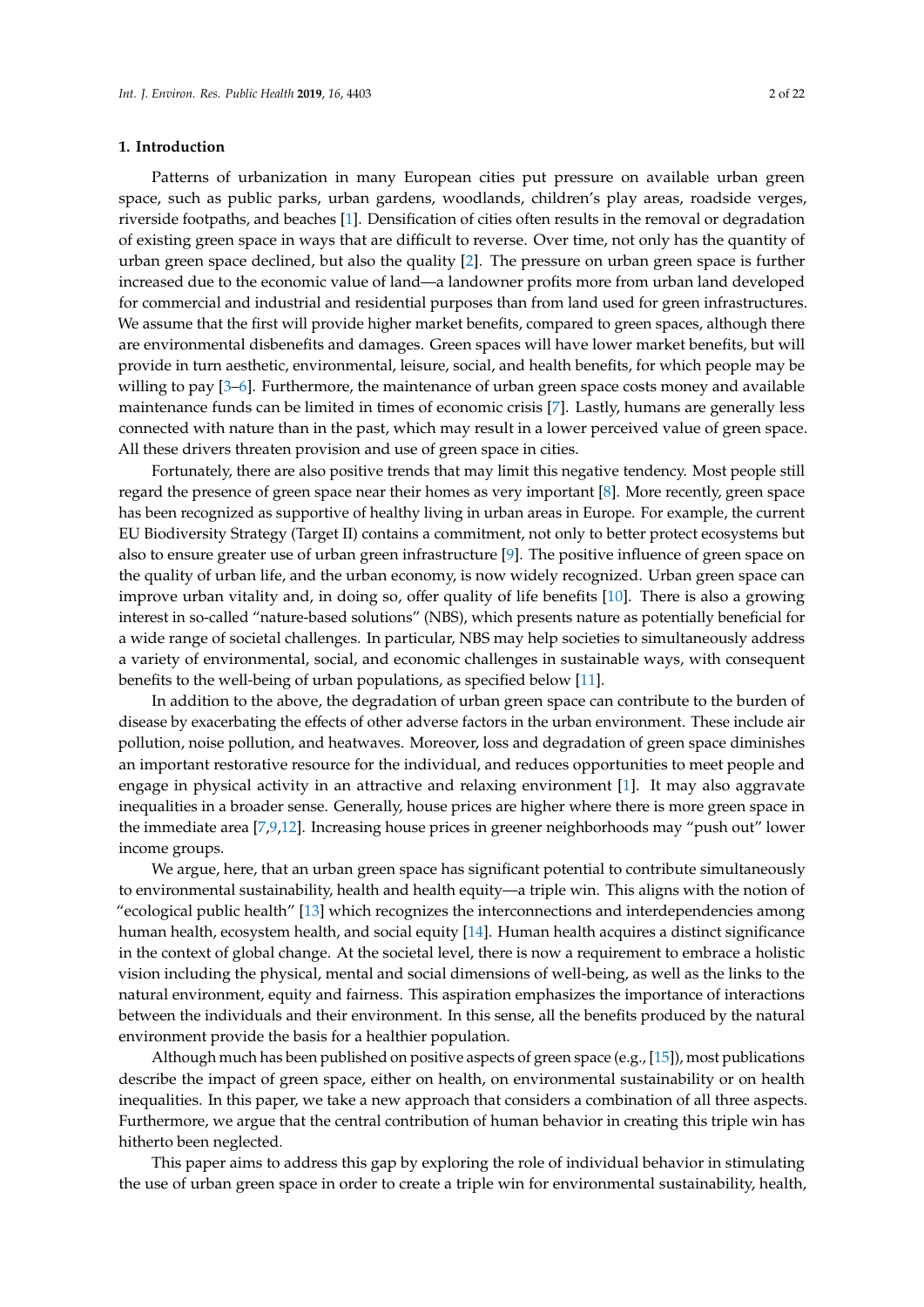and health equity. When using the term environmental sustainability, in this paper, we refer to the environmental impacts, in the places we live our lives today (the "here and now"), but also elsewhere and for generations yet to be born (the "there and then"). When referring to health equity, we mean the absence of avoidable differences in health between subpopulations. This has multiple origins, including the social determinants of health (e.g., income, education, working conditions, health care access, social inclusion).

This paper is based on work conducted in the Horizon2020 project INHERIT (INter-sectoral Health and Environment Research for InnovaTion) which places an emphasis on behavioral change policies in pursuit of the triple win. That project aims to identify ways of living, moving, and consuming that protect the environment, and promote health and health equity. This paper reviews and synthesizes past research assessing the potential of urban green space to create wins for environmental sustainability, health, and health equity. Central questions include:

- What can be done to stimulate change in an individual's behavior to increase their use of urban green space?
- Can this increased use of urban green space lead to a triple win? In essence:

What is the impact of urban green space on environmental conditions? What is the impact of urban green space on health? Are there differences in the health impacts of urban green space between subpopulations?

## **2. Materials and Methods**

A narrative literature review was conducted in order to provide a broad understanding of how to increase the use of urban green space through behavior change and to assess the potential triple win. The international scientific literature published in English between 2006 and 2016 from the databases Medline, Embase, Scopus, and PsychInfo was analyzed. A multidisciplinary team from within the INHERIT project selected the relevant papers that emerged from the literature search and extracted information from these using a predefined template. This template required background information on the publication (reference and general abstract), and a summary of the interventions, of the determinants of green space use, and (where applicable) of the reported effects of green space. In the period immediately prior to submission of this paper, the search was complemented with more recent papers identified by INHERIT partners and, subsequently papers highlighted as important and relevant by reviewers of this paper. The assembled information was then synthesized using the three dimensions of the COM-B system (see Section [3.1\)](#page-2-0) to assess ways to change an individual's behavior to stimulate people to use urban green space. In addition, the information on the impacts of urban green space on environmental conditions, on health and on differences in health impacts between subpopulations was also synthesized.

## **3. Results**

# <span id="page-2-0"></span>*3.1. Changing Capabilities, Creating Opportunities, and Influencing Motivation to Stimulate the Use of Urban Green Space*

An early output of the INHERIT project has been a conceptual model, the INHERIT model [\[16\]](#page-17-13). The INHERIT model is formed by integrating the eDPSEEA model—an established conceptual model in the field of environmental and health [\[13\]](#page-17-10)—with the Behavior Change Wheel (BCW), a model from the field of behavioral science [\[17\]](#page-17-14). For more details, readers are referred to van der Vliet et al. [\[16\]](#page-17-13)—also included in this special issue. The BCW is based on 19 frameworks of behavior change, whose common features were brought together in the COM-B system (capabilities, opportunities, motivation, and behavior). According to this unified theory of behavior change described by Michie et al., changing capabilities, creating opportunities, and influencing motivation are the three ways to change individual behavior. Capability is about being psychologically and physically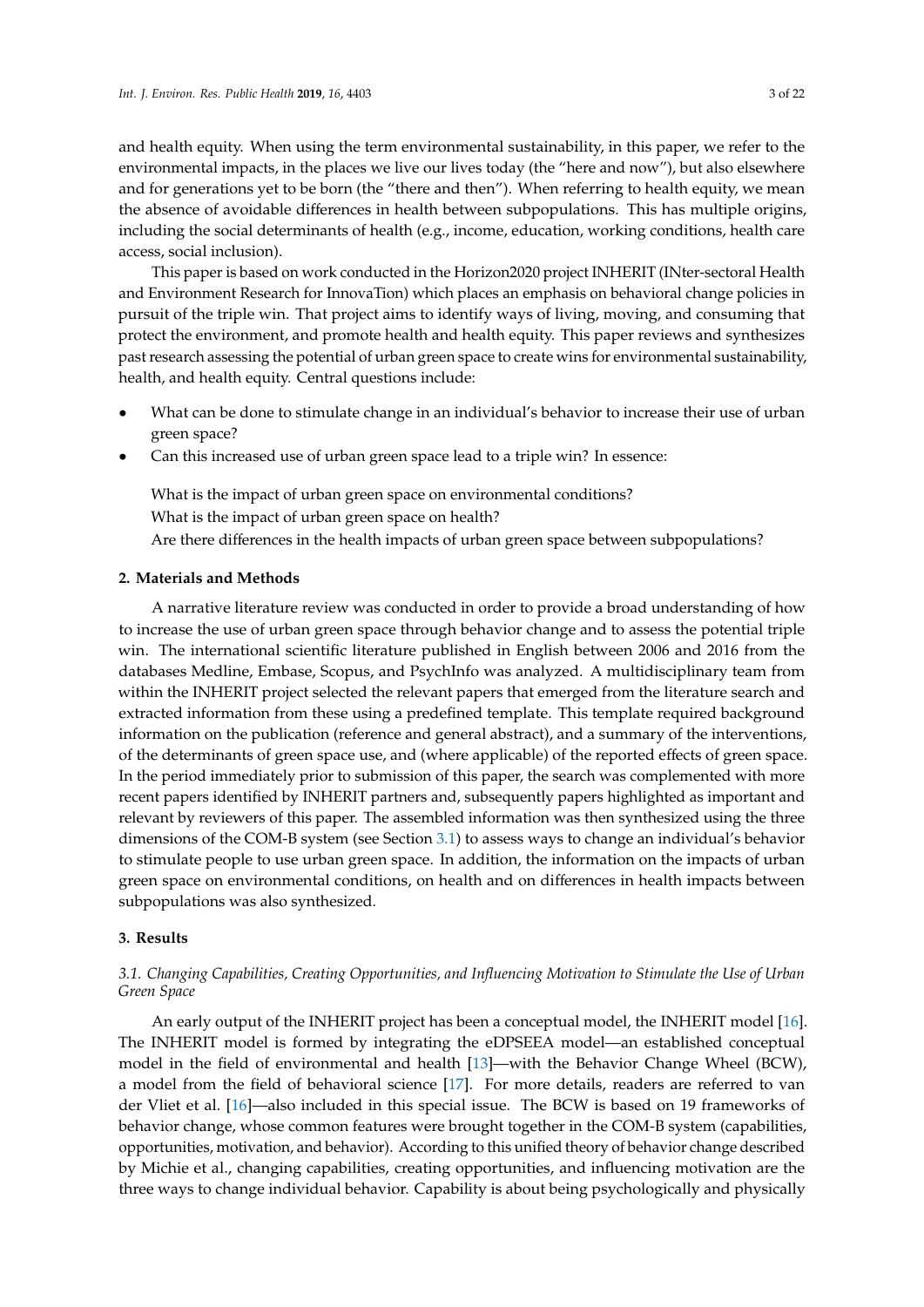able to perform a behavior. Opportunity is about having a physical and/or social environment that make a behavior possible or prompt it, for example by making it affordable, (socially) acceptable, and accessible. Motivation entails all brain processes that motivate someone to perform a behavior (over other behaviors) at the relevant time. It includes reflective processes, such as those that result in a conscious decision to go jogging in a local park twice a week or having a positive attitude towards engaging in green space. It also includes automatic, unconscious processes, which involve more impulsive emotional responses and habits. These three elements interact with each other [\[17\]](#page-17-14). In the following section, we apply this theory of behavior change with respect to the use urban green space.

## 3.1.1. Improving Capability

Not all people are equally capable of using green space—they may not be aware of the presence of green space in their community or may not be physically able to use it. In addition, there are differences in the use of green space associated with sociodemographic characteristics such as income, education, age, and gender, and with characteristics related to health status or cultural background. Based on a US study, there are indications that the majority of park users are white, have (or are) children, and engage in vigorous activity [\[18\]](#page-18-0). Furthermore, participants from high socioeconomic status areas were found to use the local park more frequently than those from low socioeconomic status areas [\[19\]](#page-18-1). By extension, actions to stimulate the use of green spaces should focus on the people who seldom if ever use them. When seeking to involve hard-to-reach groups, it is important to build trust and provide a sense of structure and continuity, e.g., through enthusiastic staff and key workers who remain involved throughout the entire duration of a program [\[12\]](#page-17-9).

It is important that people are aware of the green space in their surroundings and that they appreciate the value of it for their own activities. To raise awareness, clearly marked routes, good information, and facilities on the routes are needed [\[12\]](#page-17-9). The effectiveness of information also depends on when the information is provided. Moments in people's lives when contexts change are particularly effective in breaking old habits and establishing new ones, and through this, changing habitual behavior. Thus, a good moment to impart information might be when people move to a new home or have children [\[20\]](#page-18-2). When someone has recently moved to a different area, it may be especially useful to inform that person about green space availabilities in their new neighborhood. Equally, when people have children, it may be of use to inform them about the available children's activities in green space [\[21\]](#page-18-3).

Organizing activities in green space can impact on health in both direct and indirect ways. Activities may stimulate people to go to green space [\[22,](#page-18-4)[23\]](#page-18-5) with direct positive implications for their health [\[24\]](#page-18-6). For example, Bang et al. evaluated an urban forest walking program in which 50 office workers performed a walking exercise over 5 weeks. The researchers showed that this program had positive effects on physical activity levels, health-promoting behavior, and quality of life. However, there were no statistical differences in depression, waist size, body mass index, blood pressure, or bone density between the case and control groups [\[25\]](#page-18-7). Longer term, regularly organized activities are more effective than activities that take place only once. Thorough market research is also an important success factor for green space activities, as are good staff, a program of events with clearly defined dates and locations, the personality of group leaders and the use of advertising to local people. Nurturing good partnerships and providing opportunities to suggest improvements or highlight problems are also important [\[12\]](#page-17-9). These activities may also make people—including, often, hard-to-reach groups such as deprived urban communities—become more aware of their own behavior related to health and the environment in a broader sense, and motivate them to adopt healthier and more pro-environmental behavior in other domains. Furthermore, those participating in activities in green space may feel more connected with nature in the longer run. In addition, people may feel a greater sense of belonging, learn new skills, and have increased self-esteem after participating in such activities [\[12](#page-17-9)[,26\]](#page-18-8). Moreover, training participants to continue to run activities as volunteers, or providing signposting to relevant opportunities may increase the sustainability of the effect of the activity [\[12\]](#page-17-9).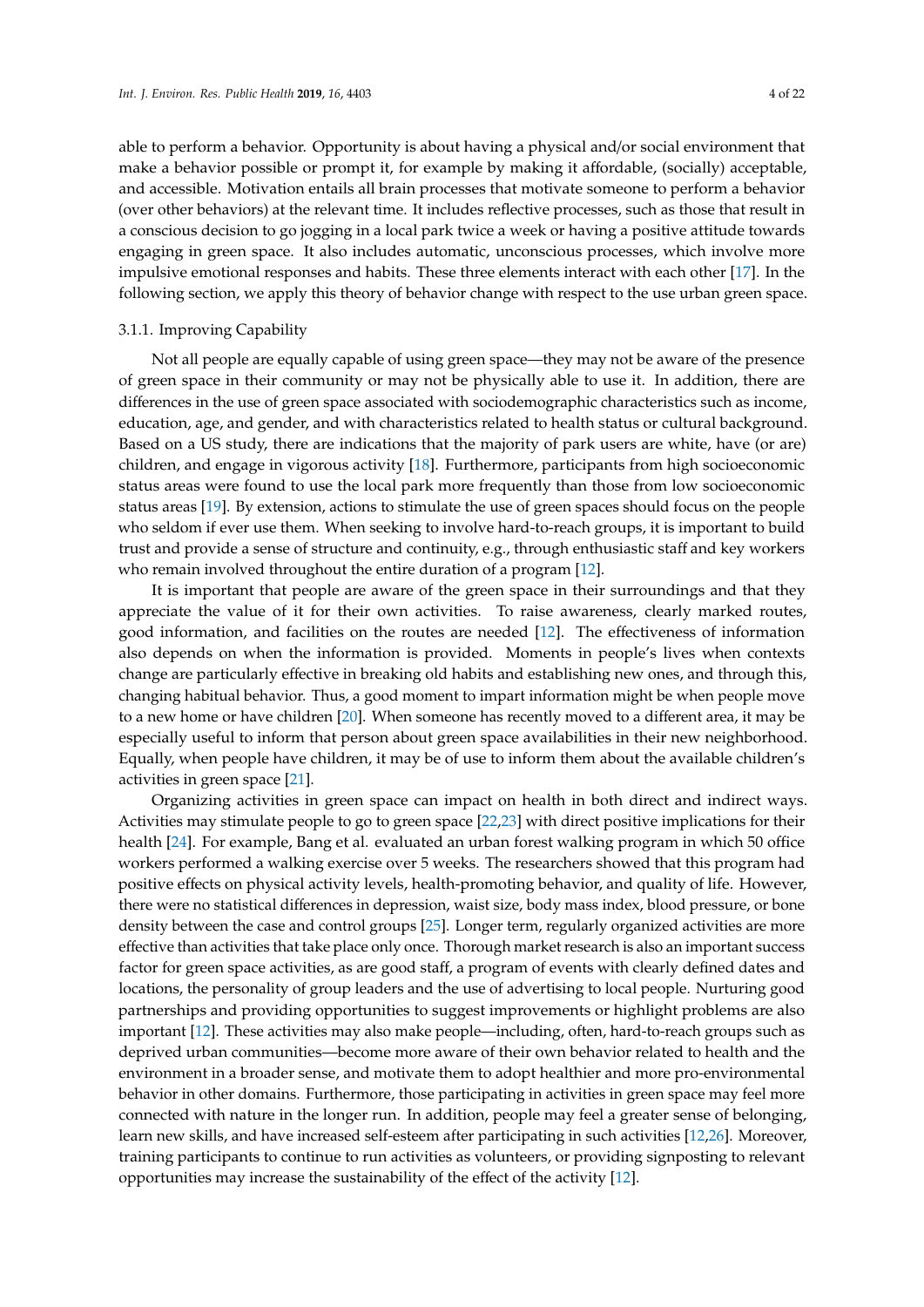A study investigating the association between frequency of participation in volunteer events related to green spaces found that those volunteering most frequently were most concerned over environmental issues, had the most developed sense of environmental identity and reported the most pro-environmental behaviors. Frequent volunteers also felt personally more attached to their local environment, believed that their efforts helped to solve environmental problems, and enjoyed being part of community efforts [\[27\]](#page-18-9).

Nature education may stimulate people to use green space. This may also enhance pro-environmental behavior and sustainable attitudes in adults. Guided group walks, and school gardens are examples of how being in a green space can be "fun" and bring children in closer contact with nature. Other examples include food gardens in which people grow their own food or the involvement of communities in organizing park activities [\[28\]](#page-18-10).

#### 3.1.2. Creating Opportunities

As mentioned above, creating opportunity requires the development of a physical and social environment that is accessible, safe, and affordable and includes room for socialization. Moreover, it must be socially acceptable to perform particular behaviors in that space [\[17](#page-17-14)[,29\]](#page-18-11). Availability, size, the connectedness of space, ease of accessibility, distance, quality, attractiveness, and maintenance, are features of the physical environment contributing to increased social interaction [\[19\]](#page-18-1). The presence of walking paths, shade, water features, lawns, birdlife, lighting, sporting facilities, and other amenities including playgrounds is also important in promoting increased use [\[26,](#page-18-8)[30\]](#page-18-12). Spaces also need to be suitable for the activities people want to undertake there. The involvement of potential users in the creation or restructuring of green space is important if these needs are to be met [\[29\]](#page-18-11).

The creation, maintenance, and the use of green space are closely connected. If people reduce their use of the public green space, the incentive to provide new spaces and maintain existing spaces is correspondingly diminished. When combined with a consequent decline in maintenance and quality, public spaces are less likely to be used, amplifying a vicious spiral of decline. There is also a need to create safe areas, to ensure these are used regularly by the general public, and to secure sufficient "eyes on the street" to deter criminals and maintain safety  $[10]$ .

An illustration of the positive effect of the renovation of parks on their use is described by Tester and Baker [\[31\]](#page-18-13). Two parks were renovated in San Francisco in resource-poor neighborhoods in an effort to increase access to quality playing fields for young people and families and to increase physical activity levels. Both parks/playing fields saw more than a 4-fold increase in the average number of visitors per observation among most age groups. There was a significant increase in sedentary, moderately active, and vigorously active visitors in both playing fields. The authors suggested that both the structural and programmatic changes led to increased park visits [\[31\]](#page-18-13). Another example concerns the refurbishment of a park in Australia, with the establishment of a fenced leash-free area for dogs; an all-abilities playground; a 365 m walking track; a barbecue area; landscaping; and fencing, to prevent motor vehicle access to the park. There was a demonstrable increase from pre- to post-improvement in the number of park users and the number of people observed walking and being vigorously active. At the control park, overall use decreased over the same period and there were no observed differences in walking or vigorous activity [\[32\]](#page-18-14).

## 3.1.3. Influencing Motivation

Actions that support capabilities and create opportunities can influence motivation to use urban green space. Intuitively, people will be motivated to use green space if it is nearby, perceived as safe, well-designed and well-maintained. More recently, it has been asserted that green space may "seduce" people to exercise more, by offering an attractive environment. This may be especially important for people who are difficult to motivate. In such cases, the target is the peripheral, automatic route to influencing people's behavior, the belief is that, by encouraging people to engage in physical exercise, there is the chance that physical exercise will become habitual for them over time [\[17\]](#page-17-14). As mentioned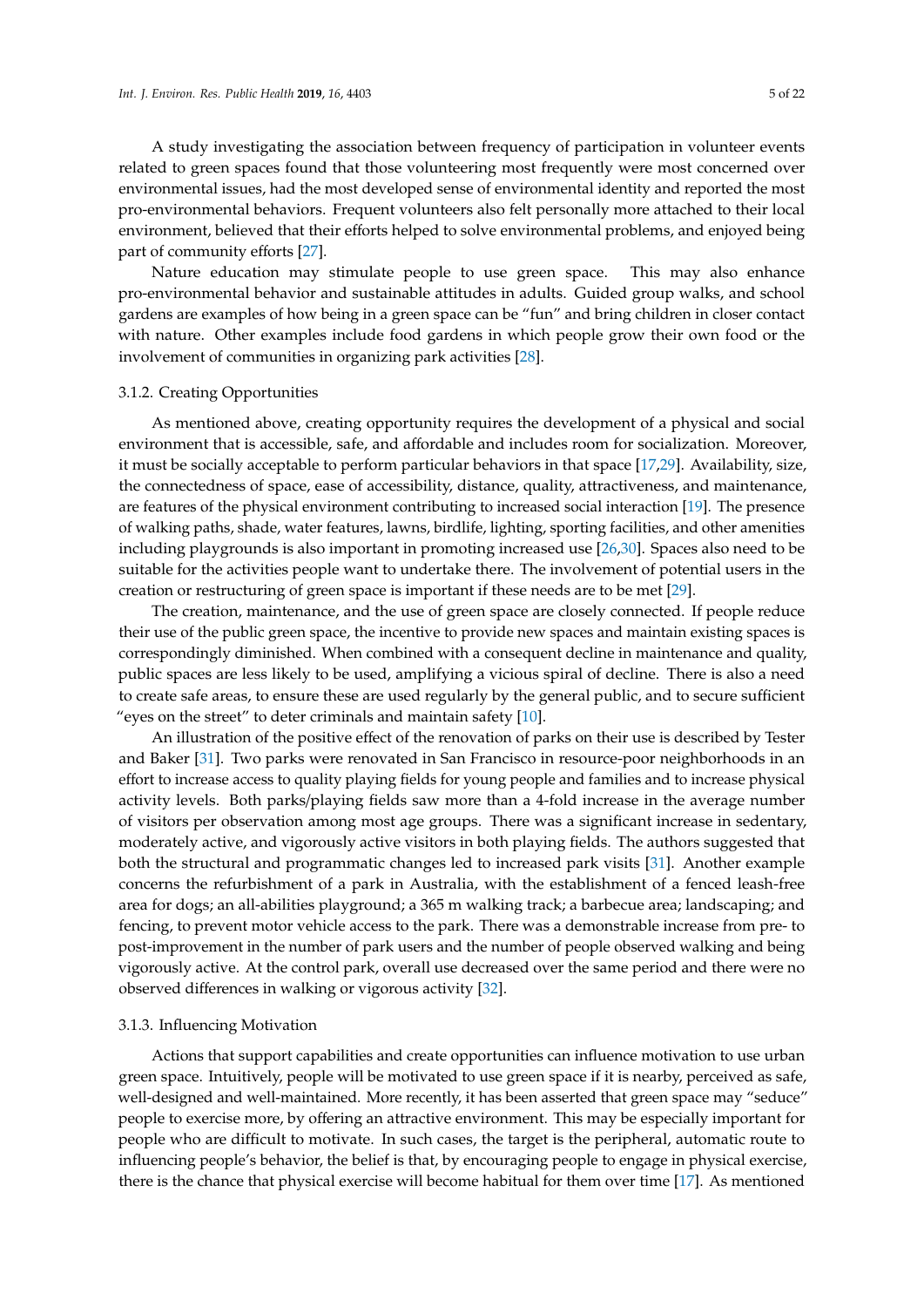before, such behavior change can best be achieved at moments in people's lives when contexts change and during periods of transition [\[20\]](#page-18-2).

The environmental characteristics that motivate people to participate in physical exercise in urban green space depend strongly on the type of activity: work (including study), active transport (walking, cycling), and leisure (recreation, sport). Within the work domain, the greenness of the setting is thought to be of little importance for the amount of physical activity, when active transport is not taken into account. Natural features may lead people to favor walking or cycling over other transport modes by making routes to destinations more attractive. However, distance to destination, availability of suitable infrastructure (e.g., sidewalks, bicycle paths), and safety are more important factors [\[28\]](#page-18-10).

Being nature-oriented appears to be a stronger motivator for park use than having a park nearby. Park users with stronger nature orientation also appeared to: (i) spend more time in their garden, (ii) be willing to travel further to green space, and (iii) make longer visits than park visitors with weaker nature orientation [\[33\]](#page-18-15). Another motivator for the use of green space is childhood experiences. From that perspective, it is important to bring children in contact with nature. This may additionally enhance pro-environmental behaviors and potentially engender more sustainable attitudes and behaviors in adults [\[1\]](#page-17-0).

Having children or having a dog, are other important motivators for using green space (e.g., [\[34\]](#page-18-16)). For example, a study among about 4000 adults in four European cities showed that compared with non-dog owners, dog owners walked more and spent more time in green spaces, especially those living in or near greener areas [\[35\]](#page-18-17).

Analyzing what motivates individuals towards engaging with green space is an important issue [\[36\]](#page-18-18). In order to better understand the benefits provided by green space, the classification of ecosystem services (ES) made in the Millennium Ecosystem Assessment framework is useful [\[37\]](#page-18-19). This work classifies goods and services provided by the ecosystem into four categories (provisioning, regulating, cultural, and supporting), identifying, therefore, four main motivations linked to different uses and benefits of the ecosystem for human well-being [\[38\]](#page-18-20).

## 3.1.4. Variation in the Use of Green Space

The use of urban green space can vary due to differences in the quality of the green space, the intended use, and its social context [\[26\]](#page-18-8). What makes green space attractive to people depends on several factors relating to themselves as individuals. These include their life stage, aspects of lifestyle and their individual values. For example, parents of young children want safe and pleasant spaces for their children to play. People without dependent children want spaces for socializing with others and enjoyment of nature, while teenagers want places to "hang out" safely without being moved on by the police or other adults [\[39\]](#page-19-0). Therefore, it is important to consult or involve potential users in the design of green space. A review of nature-based and other interventions showed that interventions that adopt a participatory approach, i.e., where participants are actively involved in the design of the intervention (e.g., contributing to the design of a new park), appear to be more effective in changing behavior into a healthier and more pro-environmental one, than those that do not [\[12\]](#page-17-9). Involving people in the design and maintenance of green space may not only contribute to higher quality green space, but can also have positive effects on attitudes towards the (local) environment and on social cohesion [\[28\]](#page-18-10).

The use of public (green) spaces varies according to the time of the day, day of the week, and season of the year, and is affected by what is offered in a particular place at a particular time. For example, children and young people tend to use public green spaces at the end of the school day, while young adults use them also at night [\[10\]](#page-17-7).

## 3.1.5. Combining Actions

Several studies indicate the importance of combining the actions outlined above to increase the use of urban green space. Thus, actions targeting quantity and quality of green space ("hardware") may be combined with actions that promote awareness of availability, location, accessibility of local green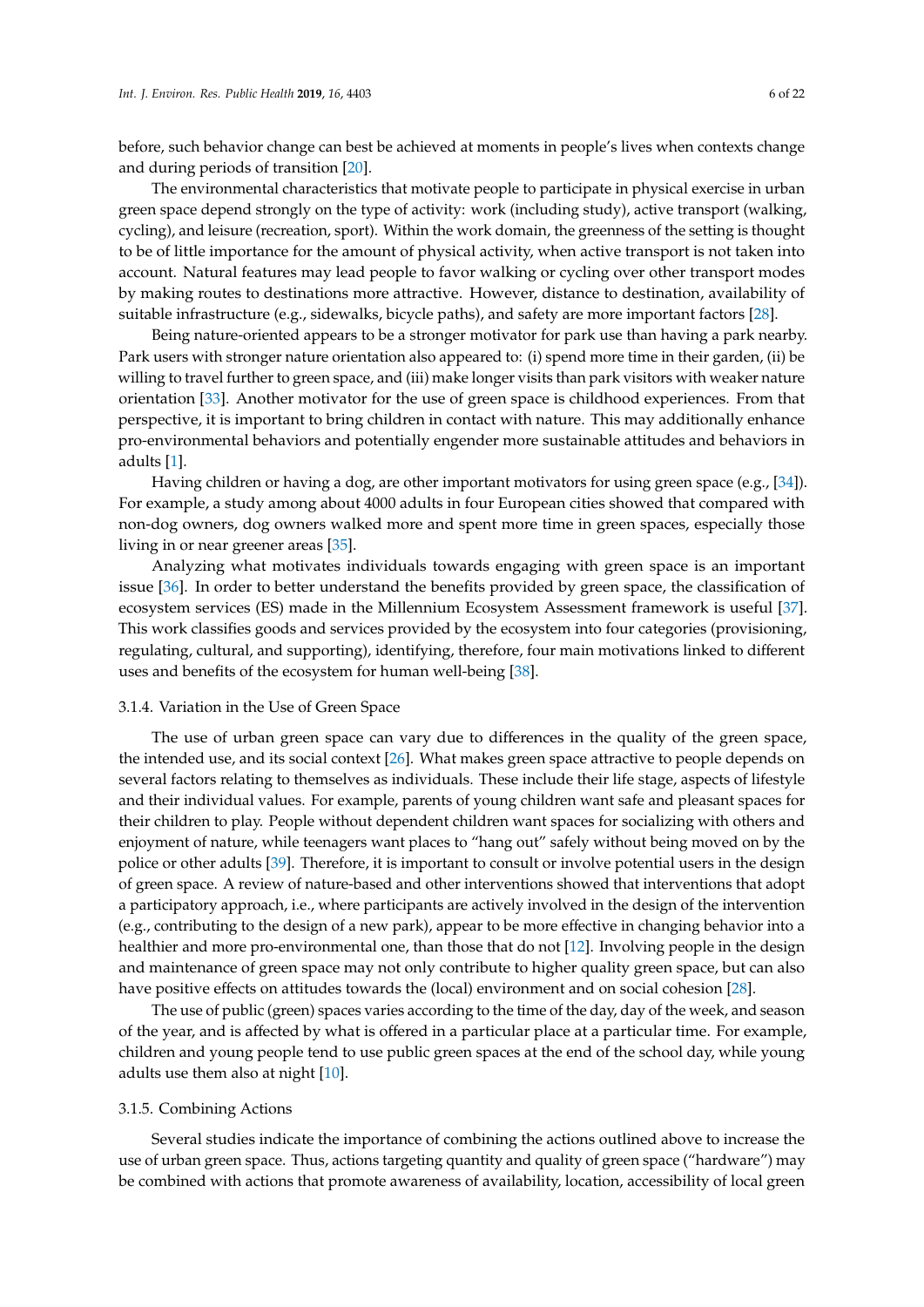space ("software"). Attracting under-represented groups requires more than simply physical changes to the environment. Supported activities are crucial [\[31\]](#page-18-13). Projects that combine technical/infrastructural approaches with education, training, and community-based interventions, are more likely to have a more profound and lasting effect on behavior [\[12\]](#page-17-9). For example, Hunter et al. found that interventions where physical activity programs are combined with a physical change to the built environment (e.g., restructuring green space) are likely to have the largest effect on physical activity [\[40\]](#page-19-1). In addition, as mentioned above, it is important that people feel safe, and that there is a sense of social cohesion and perceived integration. For example, the presence of unsupervised older children and adolescents may be linked with antisocial behavior and, for some, this may be a reason not to use green space. Accordingly, creating social cohesion in a neighborhood can impact positively on the use of green space [\[39\]](#page-19-0). At the same time an urban green space may also promote social cohesion where people feel connected to that place, and to the people who visit it. In addition, nature-oriented people may also experience heightened attention and mindfulness, which is linked to attention restoration [\[26\]](#page-18-8).

Generally speaking, interventions to change behavior which are embedded within local community structures and social networks are more effective than national level approaches [\[12\]](#page-17-9). Yet, at the same time, local level initiatives can be facilitated by national level strategies that encourage and incentivize urban green space [\[28\]](#page-18-10).

## *3.2. A Triple Win of Urban Green Space?*

If people use urban green space, can this lead to a triple win of improved environmental conditions, better health, and greater health equity? In this section, we attempt to answer this question based on our review of the international scientific literature.

## 3.2.1. Environmental Impacts of Urban Green Space

If well-designed, urban green space—such as street trees, parks, green roofs, and facades—can help achieve reductions in temperature and air pollution in urban areas while simultaneously delivering diverse additional benefits such as biodiverse habitats and enhanced living and recreation areas [\[1\]](#page-17-0). Urban heat islands can increase urban temperatures by up to 12 ◦C compared to non-urban areas. This can exacerbate heat stress in city dwellers [\[9\]](#page-17-6). Trees can provide shade and reduce the demand for air conditioning during warm periods [\[1\]](#page-17-0), thus reducing energy demand and promoting sustainability. A meta-analysis of the literature on the effect of urban parks on air temperature showed an average cooling effect of approximately 1 °C [\[1\]](#page-17-0). This effect exists up to 1 km from the park boundary with factors such as canopy density and the nature of air flows determining whether this cooling effect is achieved in practice [\[41\]](#page-19-2). The inclusion of water bodies in the green areas may enhance cooling effects [\[1\]](#page-17-0). Furthermore, green space may help to reduce the risk of flooding in periods of heavy rainfall by increasing water retention and infiltration, and reducing runoff [\[42\]](#page-19-3). Although green space is often presented as a solution to problems caused by climate change, it is also affected by it. Stressors—such as changed hydrology, low soil quantity and quality, fires and wind events, each detrimental to green space—may be aggravated by more frequent and intense weather events. Also relevant here, is the likelihood that some urban tree species will not adapt well to a changing climate and the vulnerability of unhealthy urban trees to insects and diseases [\[43\]](#page-19-4).

Creating more green space in cities may increase the sequestration of  $CO<sub>2</sub>$  to an, albeit limited, extent. The literature revealed that tree photosynthesis in urban green space is able to offset a fraction of the  $CO<sub>2</sub>$  emitted from internal combustion engines [\[44\]](#page-19-5) potentially helping to mitigate the effects of climate change. Realistically, however, the extent of any possible mitigation may be relatively inconsequential given that levels of urban green space is generally quite limited [\[28\]](#page-18-10). Green infrastructure holds potential to promote the reduction of  $CO<sub>2</sub>$  emissions indirectly by changing behavior, for example by facilitating beneficial mobility choices such as walking and cycling. This has additional potential to reduce the other traffic-related air pollutants in the urban environment. Through another mechanism, urban green spaces may act as buffers and provide valuable oases where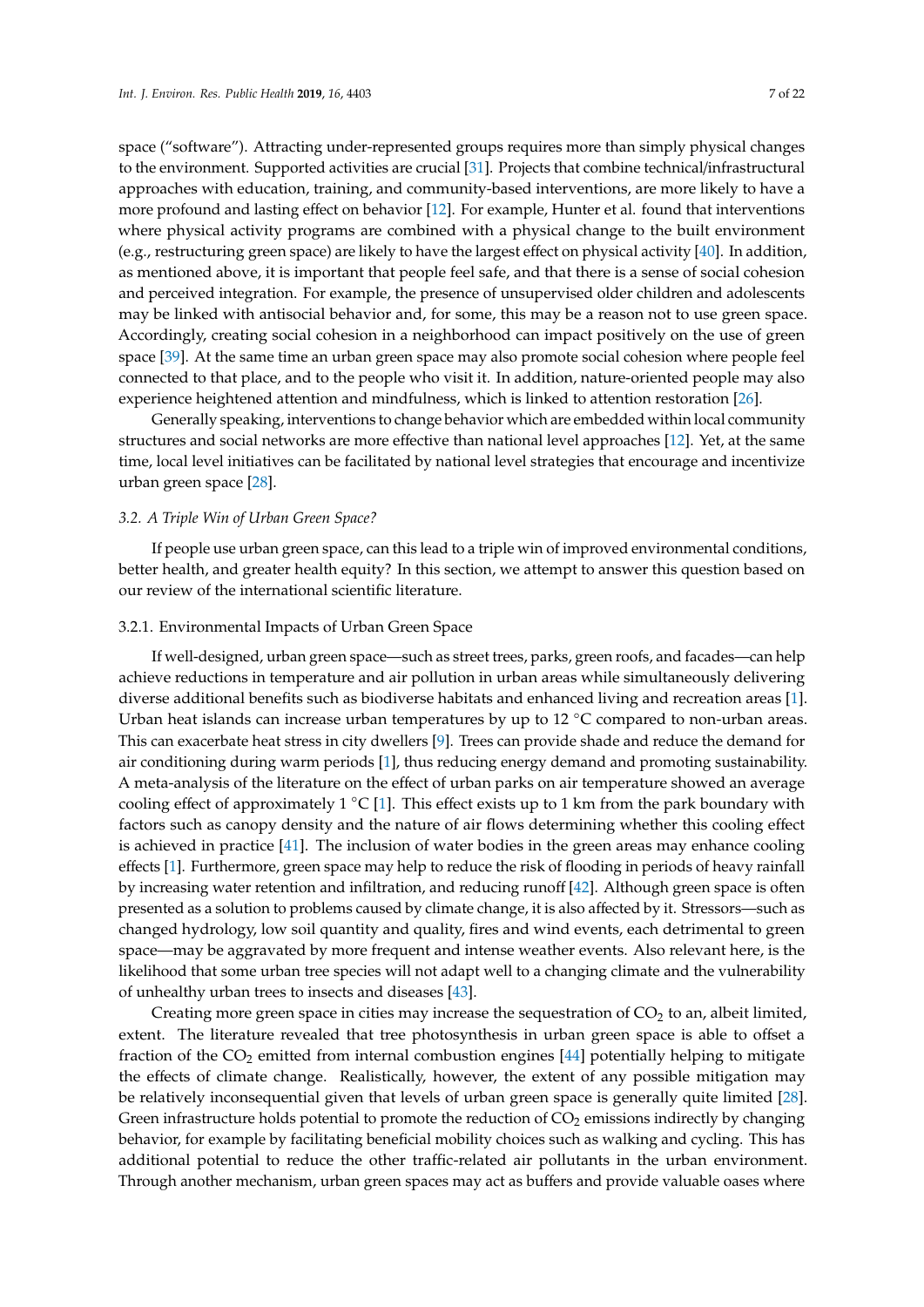air quality is higher than surrounding areas. Although a topic of debate, some commentators state that trees and other vegetation may reduce levels of some pollutants, including gases and particulate matter. Given their large surface resistance, trees have the potential to reduce air pollution by dry deposition, leading to improvements in human health and well-being, although this impact seems to be limited [\[45\]](#page-19-6). Paradoxically however, trees may also contribute to air pollution by releasing hydrocarbons and reducing the opportunity for dispersal of certain pollutants such as low-level ozone. Careful selection of species [\[46\]](#page-19-7), design of planting configurations with regard to airflows, shade, other impacts, and maintenance of urban vegetation all need to be optimized to generate the benefits to air quality [\[15\]](#page-17-12). Furthermore, the cooling effect of vegetation, through shade and evapotranspiration, can help generate airflows, and disperse the concentration of pollutants [\[9\]](#page-17-6).

Well-designed urban green space can buffer noise, or at least the negative perception of noise emanating from non-natural sources, such as traffic, thus providing relief from city noise [\[1\]](#page-17-0). Vegetation has been considered as a means to reduce outdoor noise levels, mainly in areas with high volumes of traffic. It can impede noise propagation by absorbing or diffracting noise [\[9\]](#page-17-6). A different effect of green and blue space on noise perception is the effect of "natural" noises in masking noise from for example traffic (e.g., sounds of water fountains or birds) [\[1\]](#page-17-0).

## 3.2.2. Health Impacts

Various reviews showed strong evidence of significant positive associations between green space and both physical and mental health [\[1,](#page-17-0)[47\]](#page-19-8). Health impacts include perceived general health, perceived mental health and all-cause mortality, cardiovascular disease mortality, reduced cardiovascular impacts, reduced prevalence of type 2 diabetes, and reduced adverse pregnancy outcomes [\[1\]](#page-17-0). While many studies on green space and health use the amount of green space as the key indicator, there are increasing indications that the accessibility, type, quality, and context of green space should also be considered in the assessment of relationships between green space and human health and well-being (e.g., [\[48\]](#page-19-9)). People's perception is another important indicator of green space quality [\[8](#page-17-5)[,49\]](#page-19-10). Green spaces have different meanings for people, both positive—related to identity, community, restoration, safety, and freedom/unity; and negative—related to maintenance and crime and conflicts associated with inequality and access [\[50\]](#page-19-11). The association between urban green space and health seems to vary across a whole range of dimensions the (type of contacts, environments, life course, age, gender, social groups, level of physical activity) (e.g., [\[7,](#page-17-4)[11,](#page-17-8)[15](#page-17-12)[,25](#page-18-7)-27[,29](#page-18-11)[,44](#page-19-5)-54]). A recent study by Bratman et al. pointed out that mental health benefits may vary by socio-demographic variables (socio-economic status, gender, age, occupation), preferences, personality traits, culture, and residential location. In addition, the type of interaction with nature, and the form of sensory input (e.g., visual, olfactory, auditory, or tactile) may have different impacts on mental health [\[47\]](#page-19-8).

Multiple pathways have been offered in explanation for the impacts of green spaces on health but many are still imperfectly understood [\[15](#page-17-12)[,55\]](#page-19-13). Hartig et al. presented, in their review of reviews, a comprehensive framework, suggesting that (contact with) nature can have an influence on stress levels, social contacts, physical exercise, and air quality, and, in that way, may impact on health and well-being [\[15\]](#page-17-12). Others suggested additional pathways, including ones related to adverse impacts of green space (e.g., [\[1\]](#page-17-0)). We discuss the main suggested pathways below.

## Stress and Subjective Well-Being

Many studies report a positive association between nature experience and stress reduction and improved subjective well-being. This includes positive effects such as happiness; a sense of meaning and purpose in life; improved manageability of life tasks; and a decrease in mental distress. Also evidenced are improvements in cognitive function; memory and attention; impulse inhibition; children's school performance; and imagination and creativity [\[47\]](#page-19-8).

Green space can reduce stress and increase subjective well-being in two general ways. First, natural areas and features can reduce exposure to challenging environmental conditions by increasing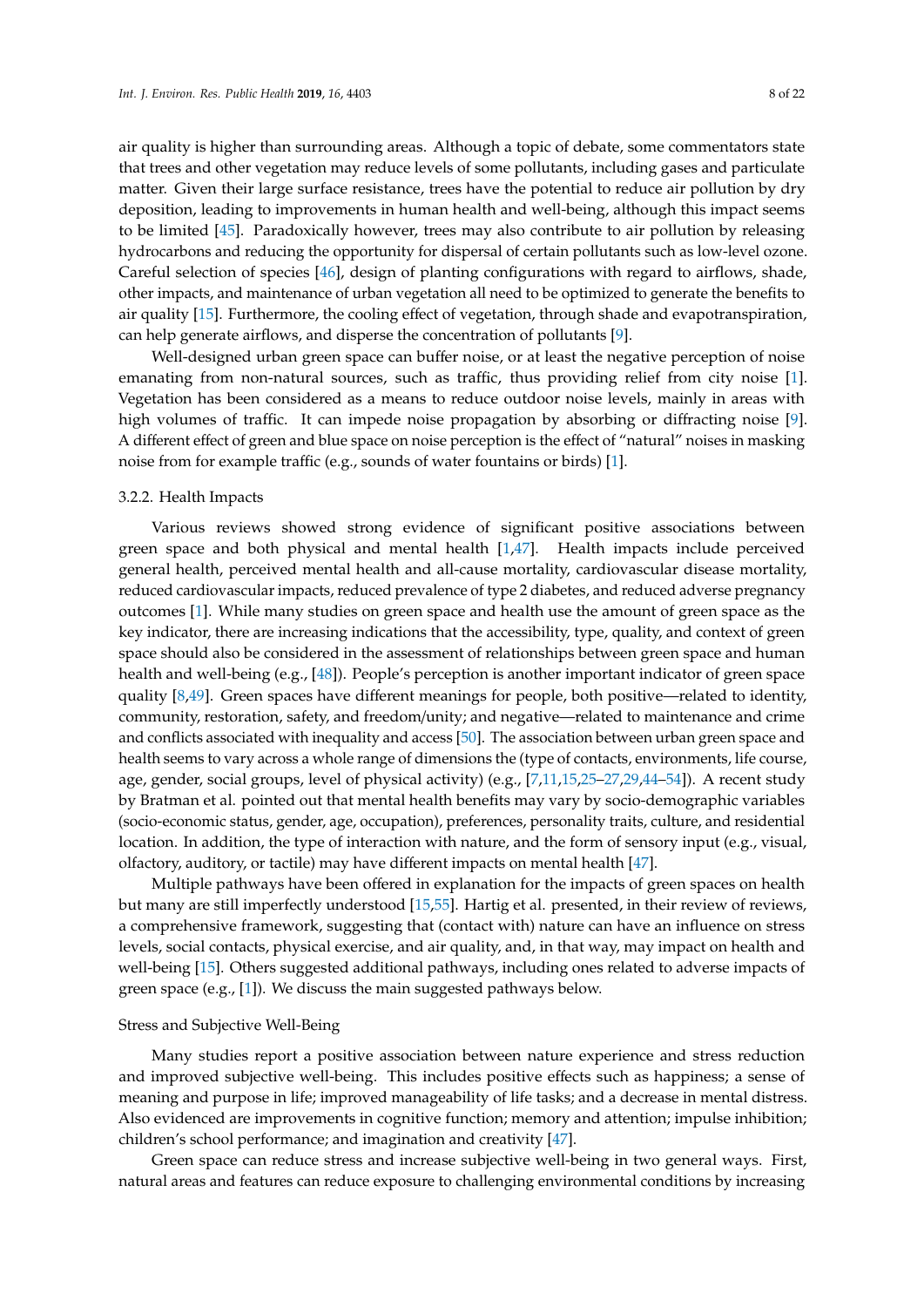distance to stressors and/or decreasing their perceptual salience. For example, green spaces between dwellings and heavily trafficked roads can reduce noise annoyance for residents, vegetation can conceal displeasing structures, and landscaping around housing can maintain privacy and avoid a sense of crowding. Second, nature can help people restore their adaptive resources to cope with stress. The extent to which people are restored by urban green spaces depends on individual perceptions and needs as well as physical characteristics of the setting [\[56\]](#page-19-14). In addition, green spaces can create sense of belonging and decrease social isolation, which may have a stress-buffering effect [\[26\]](#page-18-8). Escape from physical and social stressors has long been described as an important motive for recreation in natural areas. Appreciation of nature—for its beauty, symbolic qualities, and other valued attributes—is another important motive [\[15\]](#page-17-12).

The greater part of the evidence for this pathway relates to the short-term restorative benefits of single encounters with, or experiences in, nature and are based on experiments. For example, Song et al. showed in their studies of two groups of men—numbering 17 and 23, respectively—that heart rate was significantly lower while walking in an urban park compared to walking along a city street. Furthermore, the urban park walk led to higher parasympathetic nervous activity and lower sympathetic nervous activity compared with the walk through the city street. The men exhibited significantly lower levels of negative emotions and anxiety after the walk through nature and felt more relaxed, comfortable, and natural [\[57–](#page-19-15)[59\]](#page-20-0). Li et al. studied 16 healthy adult male subjects who took day trips to a forest park in the suburbs and to an urban area of Tokyo for 2 h in the morning and afternoon on a Sunday. They also found that habitual walking in forest environments may lower blood pressure by reducing sympathetic nerve activity and increase parasympathetic nerve activity [\[60\]](#page-20-1). Gidlow et al. compared psychological and physiological responses of 38 unstressed individuals to self-paced 30 min walks in three environments: residential (urban), natural (green), and natural with water (blue). Mood, cognitive function, restoration experiences, salivary cortisol, and heart rate variability (HRV) were measured at baseline (T1) to T2 (end of the 30 min walk), and T3 (30 min after leaving the environment). Stress reduction in all environments pointed to the salutogenic effect of walking, but natural environments conferred additional cognitive benefits lasting at least 30-min after leaving the environment [\[61\]](#page-20-2).

A study by Berman et al. in 20 people with major depressive disorder (MDD) pointed out that a working-memory capacity and positive affect emerged significantly after the nature walk relative to the urban walk [\[62\]](#page-20-3). Another study by Triguero-Mas, in which 26 people with indications of psychological distress were exposed, in groups, to green, blue, and urban environments in Catalonia for a period of 30–180 min, found lower total mood disturbance (TMD) and salivary cortisol amongst those exposed to the green environment compared to those exposed to urban environments. These findings achieved statistical significance. There were also statistically significant favorable changes in heart rate variability indicators in the environment with a blue space. Notable also, was a finding that physical activity and self-perceived restoration experience partially mediated the associations between exposures to green and blue spaces and TMD. In addition, physical activity and air pollution partially mediated the associations between exposures to green and blue spaces and heart rate variability [\[63\]](#page-20-4).

In addition to these experimental studies, several epidemiological studies showed that nature acted positively to reduce stress. For example, a study of Stigsdotter et al. among 21,832 Danish adults showed that respondents living more than 1 km away from green space had 1.42 higher odds of experiencing stress than respondents living less than 300 m from green space. Those living more than 1 km from green space also reported poorer health and health-related quality of life than respondents living closer to green space [\[59\]](#page-20-0). Another study by van den Berg et al. among 4529 Dutch respondents to the second Dutch National Survey of General Practice (DNSGP-2) revealed that respondents with a high amount of green space within a 3 km radius were less affected by experiencing a stressful life event than respondents with a low amount of green space in this radius [\[64\]](#page-20-5).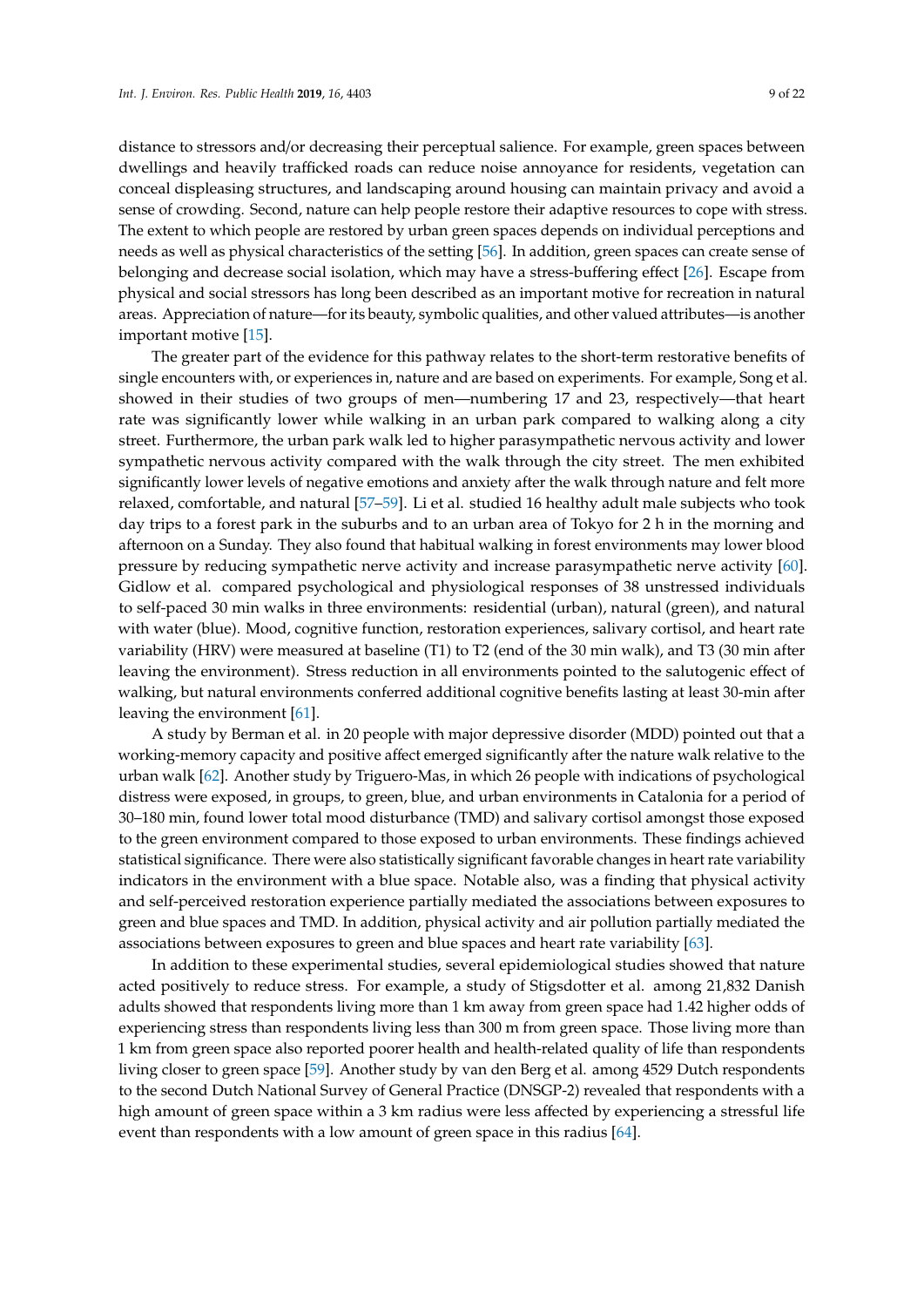#### Physical Activity

The outdoor environment may offer suitable spaces for physical activity. Several studies in various countries have demonstrated that access to, and use of, green space stimulates recreational walking, increases physical activity and reduces sedentary time. For example, Lachowycz and Jones found in their study on green space and self-reported levels of walking among 165,424 adults across England, that there were between 13–18% more days of recreational walking in the greenest quintile compared to the least green quintile [\[55\]](#page-19-13).

However, the evidence for the association between green space and physical activity is mixed, and this heterogeneity has been well summarized by recent systematic reviews [\[13](#page-17-10)[,65\]](#page-20-6). Reasons may include the fact that large amounts of green space tend to go together with (a) greater distances to destinations, (b) higher levels of car ownership, and (c) better availability and lower cost of car parking spaces in the vicinity of the home.

The association between green space and physical activity is complex. For example, Mytton et al. found a positive association between green space and physical activity levels in general. However, when analyzing green space and types of physical activity normally associated with green space (gardening and do-it-yourself, and occupational physical activity), no association was found [\[66\]](#page-20-7). On the contrary, other studies, such as Picavet et al., found an association only when differentiating by type of activity and by type of green space, it appeared that more urban green was associated with more time spent on bicycling and sports, and less time spent on gardening and odd jobs. For agricultural green space, it was the other way around [\[67\]](#page-20-8).

The effects of urban green space on physical activity and on restoration and mental health are often studied in combination. As described above, walking or running in green spaces is associated with a more restorative experience when compared to the same exercise in a city street [\[1\]](#page-17-0). Barton and Pretty's analysis of 10 United Kingdom studies showed multiple mental health benefits from physical activity in green environments [\[68\]](#page-20-9). Mitchell's study of the Scottish population showed an association between physical activity in natural environments and a reduced risk of poor mental health, while activity in other types of environment was not linked to the same health benefit [\[1\]](#page-17-0).

White et al. estimated the total annual amount of adult recreational physical activity in England's natural environments and assessed its implications for population health. These calculations revealed that approximately 8.23 million adults (19.5% of the population) made at least one "active visit" (i.e., ≥30 min, ≥3 metabolic equivalents (METs)) to natural environments in the previous week, resulting in 1.23 billion "active visits" annually. In addition, an estimated 3.20 million of these adults reported meeting recommended physical activity guidelines (i.e.,  $\geq$  5  $\times$  30 min a week) fully, or in part, through such visits. Active visits by this group were associated with an estimated 109 Quality Adjusted Life Years (QALYs) annually. Assuming the social value of a QALY to be £20,000, the annual value of these visits was approximately £2.18 billion. Results for walking were replicated using the WHO's Health Economic Assessment Tool [\[69\]](#page-20-10).

Health benefits of increased physical activity are largest among those who initially had the lowest levels of physical activity [\[15\]](#page-17-12).

#### Social Cohesion

Social cohesion refers to the interpersonal dynamics and sense of connection among people.

It can improve physical and psychological health. The presence of urban green spaces can stimulate positive social interactions that contribute to social cohesion, which in turn may also increase physical activity and may have a stress-buffering effect. The potential positive social experiences may increase social capital, sense of community, and may empower people [\[26\]](#page-18-8). However, the relatively few available empirical studies on the topic show mixed results. Sugiyama et al., for example, found perceived social coherence and local social interaction to be associated with the perceived greenness of the neighborhood [\[70\]](#page-20-11). De Vries et al. [\[71\]](#page-20-12) found an association between streetscape greenery and perceived social cohesion at the neighborhood scale, both for the quantity and, even more strongly, for the quality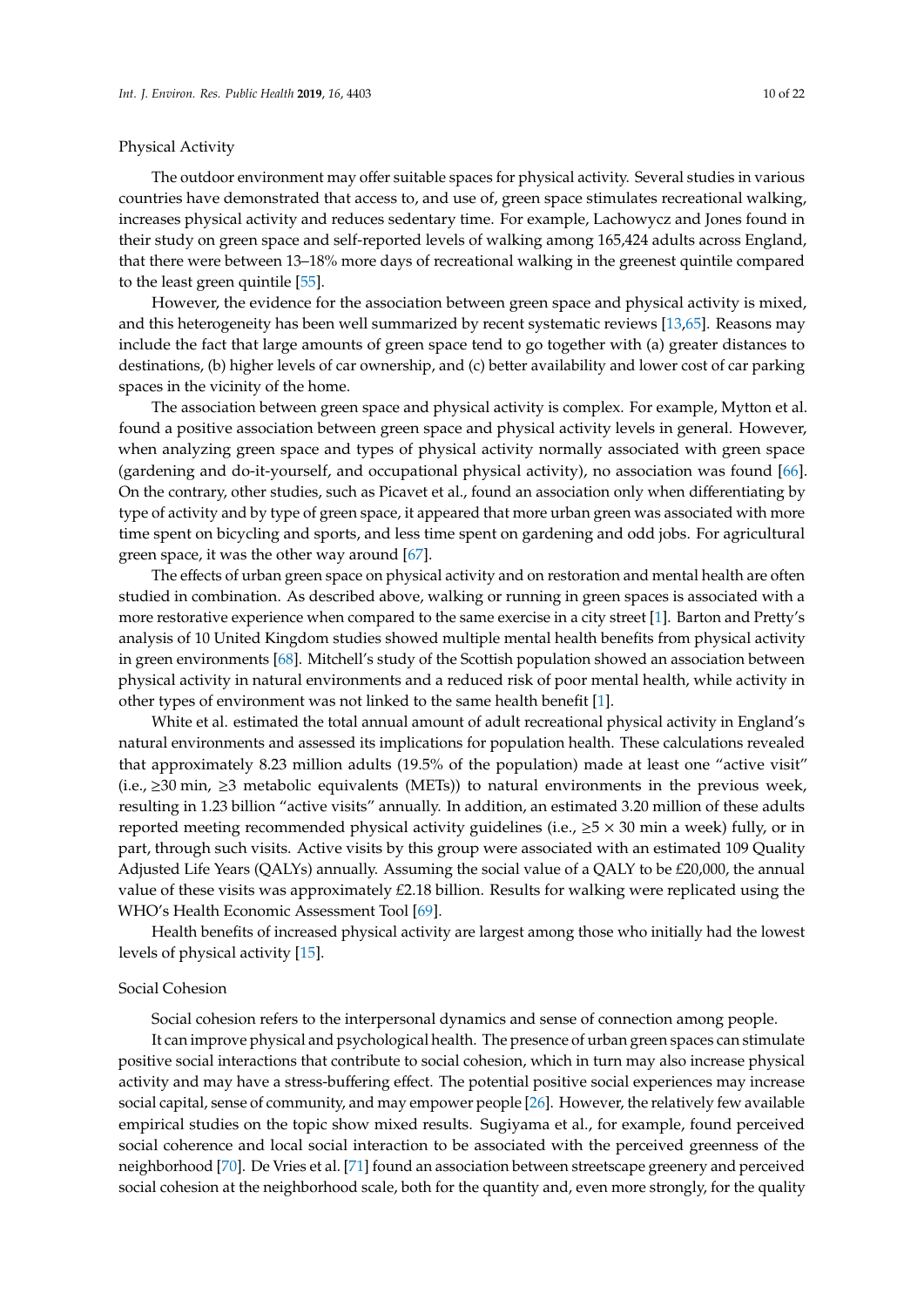of greenery. Community gardens may also increase social ties in a neighborhood [\[15\]](#page-17-12). A study by Maas et al. using data from 10,089 Dutch residents found that less green space in people's living environment coincided with feelings of loneliness and with a perceived shortage of social support [\[72\]](#page-20-13). Ruijsbroek et al. found in their study in four European cities that more cohesive neighborhoods were greener and had better quality green space in two of the four cities. Stronger neighborhood attachment was found in neighborhoods with better (perceived) quality green space in three of the cities. No association was found with social contacts [\[73\]](#page-20-14).

Social well-being may not be beneficially affected by green and open space that is perceived as unsafe or where people engage in antisocial behavior, although proper management and maintenance can address these problems. There is also some evidence that the provision of new green spaces in disadvantaged neighborhoods (e.g., greening of vacant lots) can reduce crime [\[1\]](#page-17-0).

#### Immune Functioning

Kuo suggested a central role for enhanced immune functioning as a pathway between nature and health [\[1\]](#page-17-0). There are several potential explanations for this pathway. Firstly, Japanese studies have demonstrated associations between visiting forests and beneficial immune responses, including expression of anti-cancer proteins [\[1\]](#page-17-0). This suggests that immune systems may benefit from relaxation provided by the natural environment, but also through contact with certain physical or chemical factors in the green space. In addition, it has been shown that children with the highest exposure to specific allergens and bacteria during their first year were less likely to have recurrent wheezing and allergic sensitization [\[1\]](#page-17-0). A further suggested pathway is that social support can buffer changes in neuroendocrine, cardiovascular, and immune function [\[26\]](#page-18-8). Assuming that social support can be improved by an increase in positive social interactions in green space, visiting green space may also have a beneficial effect through this pathway. Another suggested immunological pathway is through exposure to diverse microorganisms in green space which can play an immunoregulatory role [\[1\]](#page-17-0). For example, Hanski et al. found in their study among 118 adolescents in eastern Finland that, compared with healthy individuals, atopic individuals had lower environmental biodiversity in the surroundings of their homes and significantly lower generic diversity of gammaproteobacteria on their skin, that help to prevent people from having allergic reactions [\[74\]](#page-20-15). These results raise fundamental questions about the consequences of biodiversity loss for both allergic conditions and population health in general.

## Increased Exposure to Sunlight

The WHO [\[1\]](#page-17-0) discussed the health effects of increased exposure to sunlight by spending time in green space. This may have both positive effects (vitamin D from sunlight, improved sleep) as well as negative effects (exposure to dangerous levels of ultraviolet (UV) light, causing skin cancer). Exposure to sunlight is especially important for northern Europeans whose environment lacks high levels of sunlight for significant parts of the year, and for older people, since the ability to synthesize vitamin D decreases with age. De Rui et al. found that vitamin D levels were significantly higher in older people who engaged in outdoor activities, than in those who did not. The levels were particularly high for those who cycled or gardened (De Rui et al. in: [\[1\]](#page-17-0)).

#### Adverse Impacts

Urban green space may also have adverse impacts on health. Health risks from green space include vector-borne diseases, which are transmitted by arthropods, such as ticks (e.g., tick-borne encephalitis and Lyme disease), mosquitoes (e.g., Chikungunya fever and Dengue fever), or sand flies (e.g., visceral leishmaniasis). Lyme disease, in particular, has increased in Europe in the 21st century, and this has been associated with urban green space and increased populations of animal hosts, such as deer, as well as with climate change and milder winters in northern Europe. Furthermore, contamination of urban green space with dog or cat feces poses another risk. Ingestion of dog feces by young children can lead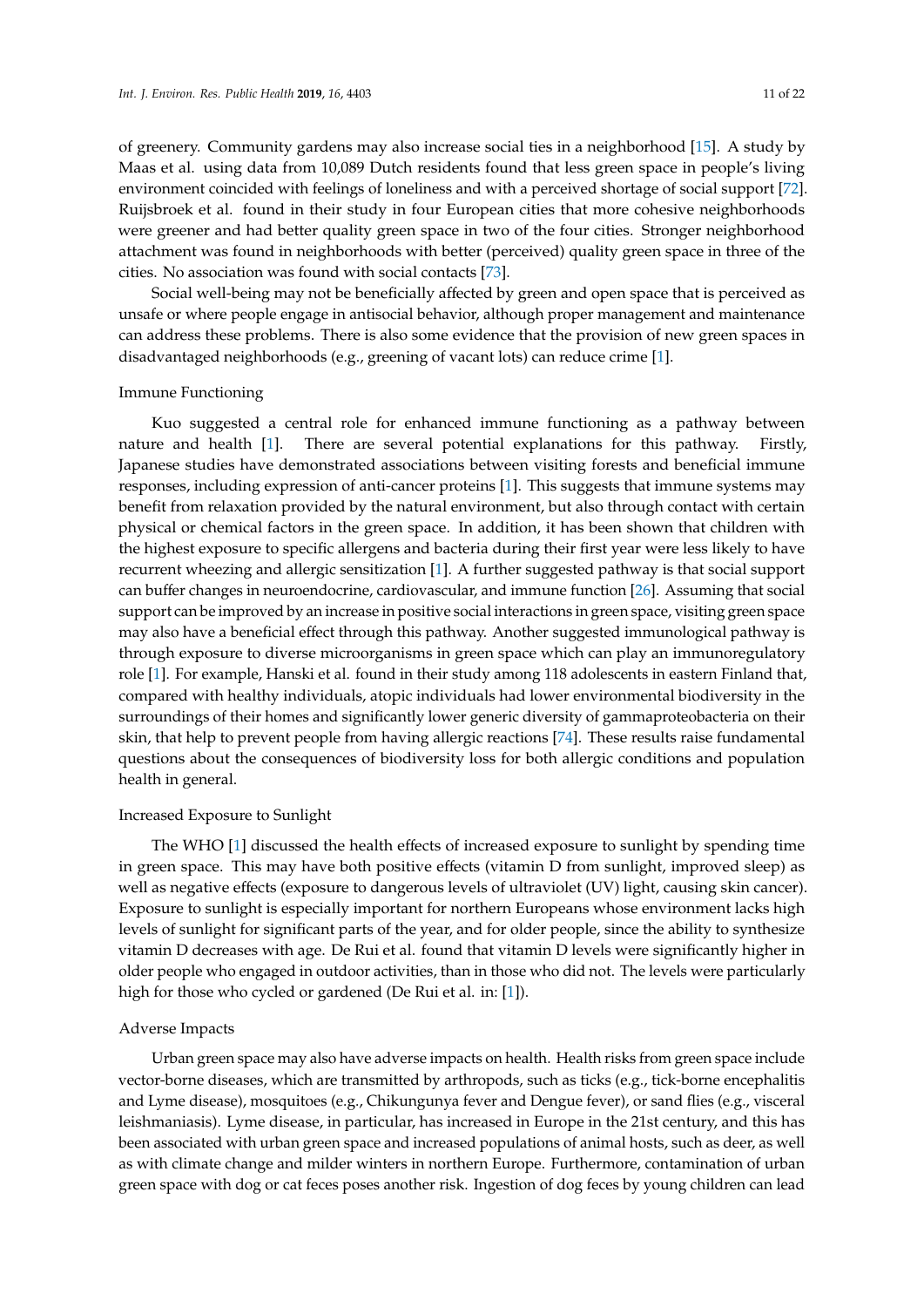to toxocariasis, with serious illness and blindness possible in rare circumstances. Cat feces may cause severe neurological damage in children born to mothers who were infected for the first time during pregnancy [\[1\]](#page-17-0).

Many trees and plants release pollen, which can aggravate allergies. An increasing proportion of the urban population is susceptible and allergic to tree-derived pollen. Therefore, identifying tree species that are most responsible for allergic reactions is important [\[44\]](#page-19-5).

Living close to green space may be associated with elevated exposure to pesticides and herbicides especially if they are used in inappropriate ways and at excessive levels. The insecticides malathion and diazinon and the herbicide glyphosate, which are used to control weeds in urban parks, may be carcinogenic in humans [\[1\]](#page-17-0). Another risk of using urban green space, is the risk of accidents and injuries, resulting from tree or tree or branch fall or trips slips and falls by individuals and drowning, by people engaged in physical activity [\[1\]](#page-17-0).

## 3.2.3. Health Inequalities—Impacts of Urban Green Space on Different Subpopulations

Several studies report differential health effects of green spaces among different subpopulations, related to socioeconomic status, and health status (e.g., [\[1,](#page-17-0)[47\]](#page-19-8)).

## Effects in Deprived Communities

European data indicates that socially disadvantaged people often live in places with less access to public green space [\[75,](#page-20-16)[76\]](#page-20-17). This was confirmed by Schüle et al., based on their systematic review of quantitative observational studies conducted in the 53 Member States belonging to the WHO European Region and published in peer-reviewed journals. Ecological studies consistently show that deprived areas have lower green space availability than more affluent areas. However, associations in cross-sectional studies on the individual level were mixed and dependent on the type of socio-economic indicator and the green space measures applied [\[77\]](#page-20-18). Despite having greater access to public green space, those with higher educational attainment complained more often about lack of access to recreational or green areas than those with lower levels of education [\[75\]](#page-20-16).

Mitchell and Popham demonstrated that health inequalities related to income deprivation in all-cause mortality and mortality from circulatory diseases were lower in populations living in the most green areas [\[54\]](#page-19-12). Lachowycz and Jones found that the relationship between green space access and reduced mortality was only apparent in the most deprived areas [\[34\]](#page-18-16). A study by Ward-Thompson et al. in Scottish deprived areas showed that access to green space in these neighborhoods was a significant predictor for stress reduction. The authors mentioned a sense of place belonging, reduced sense of social isolation, and opportunities to manage or mitigate stress and maintain year-round healthy activity in green space, as elements to explain the positive effects [\[78\]](#page-21-0). Provision and maintenance of appropriate green space in urban areas may make an important contribution to reducing health inequalities and may buffer some of the effects of stressors such as unemployment [\[1](#page-17-0)[,78\]](#page-21-0).

#### Effects in Different Age Groups

A study by Lachowycz et al. showed that although children carried out the majority of their activity in non-green environments, urban green spaces—both public and private—are valuable resources for children's play and physical activity [\[79\]](#page-21-1). Adequate exposure to green space for children may not only facilitate healthy development in childhood but may also provide long-term health benefits through adulthood. It may also stimulate the development of gross and fine motor skills as well as cognitive, emotional, social, and physical development in children [\[1\]](#page-17-0). In this way, it may lead to better health and a better ability to maintain healthy lifestyles in adulthood. Contact with nature may improve attentional function in children with attention deficit disorder and enhance self-discipline in children without a diagnosis (e.g., [\[80\]](#page-21-2)). Some research suggests that restorative childhood contact with nature can provide cumulative benefits with far-reaching developmental significance [\[15\]](#page-17-12). Dadvand et al. found that living in greener residential areas and proximity to forests was associated with less sedentary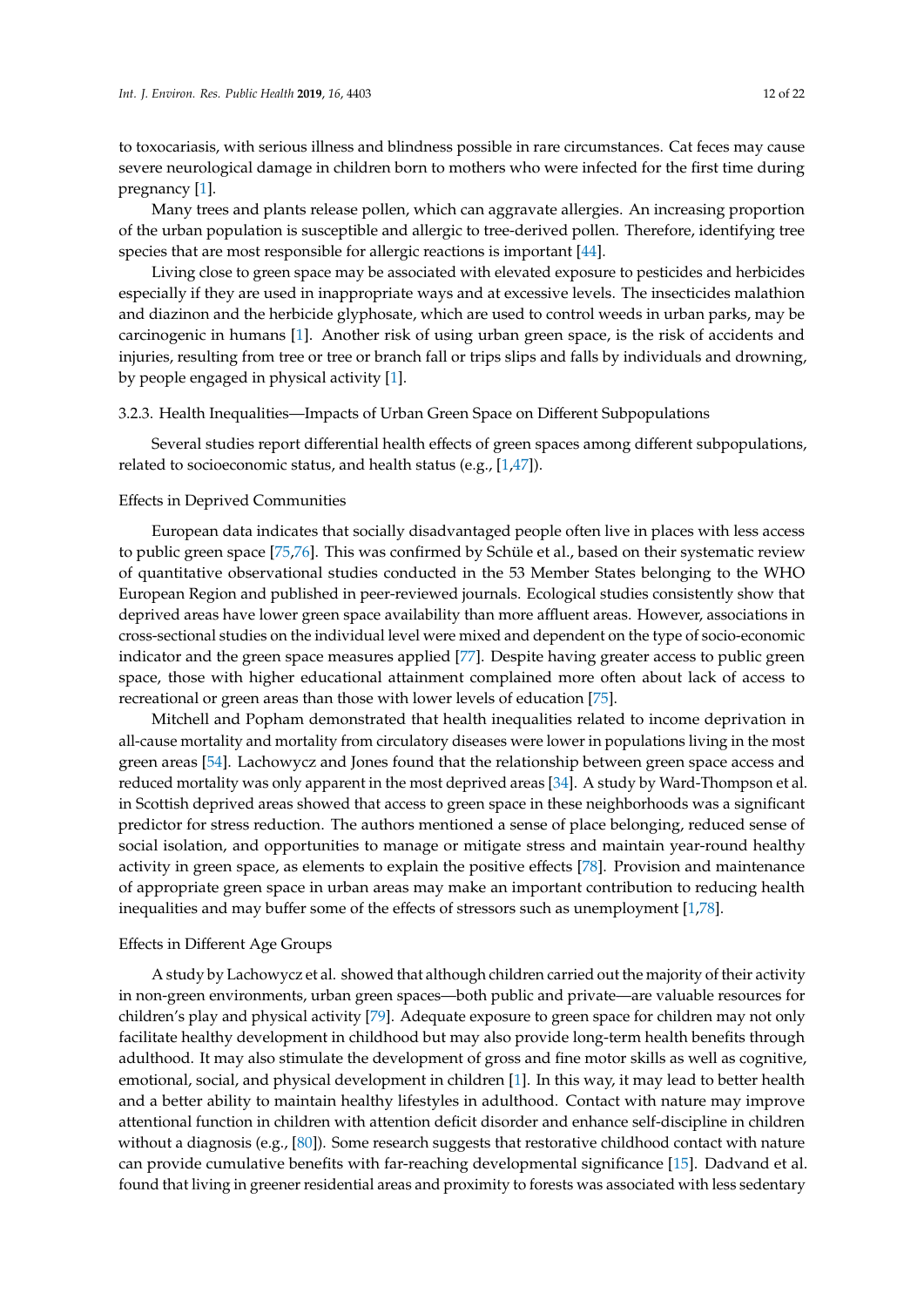time and reduced children's risk of being overweight or obese, but for other green space measures, the effect was weak. For asthma, the authors found both positive and negative associations with green space indicators (Dadvand et al., in: [\[1\]](#page-17-0)). A study of Flouri et al., using data from 6384 children participating in the Millennium Cohort Study, revealed that access to a garden and use of parks and playgrounds were related to fewer conduct problems (problems related with antisocial behavior), and fewer peer and hyperactivity problems. Furthermore, poor children aged 3–5 years old and living in urban neighborhoods with more greenery had fewer emotional problems than their counterparts in less green neighborhoods [\[81\]](#page-21-3). Markevych et al. also found that more access to urban green spaces was associated with fewer behavioral problems in a study population of 1932 10-year old children living in Munich, Germany [\[82\]](#page-21-4). By using green space, children also learn to deal with the physical risks of nature. Furthermore, public urban green space plays an important role in children's and young people's social networks, including friendships across cultures, thus promoting social inclusion [\[1\]](#page-17-0).

Green space can also be beneficial to older people. For example, Sugiyama and Ward Thompson demonstrated an association between the quality of neighborhood open space and increased walking by older people (65 years and older) in the United Kingdom [\[1\]](#page-17-0). In a large Australian study among 260,061 Australians over 45 years old, those in the greenest neighborhoods were at a lower risk of psychological distress (odds ratio 0.83, 95% CI: 0.76, 0.92) and were less sedentary compared to residents of the least green areas (odds ratio 0.81, 95% CI 0.77, 0.87). Furthermore, the effect on mental health was strongest among those most physically active [\[52\]](#page-19-16). Older people derive considerable pleasure and enjoyment from viewing and being in nature which, in turn, has a positive impact on their well-being and quality of life [\[83\]](#page-21-5). Those living in inner-city neighborhoods also benefit from the presence and use of green spaces, which promotes social ties and a sense of community [\[1\]](#page-17-0). Social contact is known to be important for health and well-being, especially for older people, where social isolation has been significantly associated with increased mortality [\[1\]](#page-17-0). Bell et al. [\[84\]](#page-21-6) pointed out that older age is associated with periods of significant change, particularly relating to retirement, personal and spousal health, caring duties, and bereavement. Green spaces can alleviate some of the negative impacts of such transitions on personal well-being. For example, studies have highlighted that older participants in group-based nature conservation and gardening activities appreciate the opportunities gained for structure and routine; meaningful social interaction and the development of stronger communities; a sense of achievement, pride and ownership; and the forging of new social identities (e.g., [\[85\]](#page-21-7)). In addition, van den Berg et al. found that allotment gardeners of 62 years and older scored better on all measures of health and well-being than neighbors in the same age category without an allotment garden, living next to the home addresses of allotment gardeners [\[86\]](#page-21-8).

Whear et al. showed that people with dementia living in care homes, but also their family, and staff, alike, appreciated the presence of a garden that both allowed for relaxation, and could stimulate activities and memories. The presence of a garden may be relaxing and calming, while also providing an opportunity to maintain life skills and habits. In addition, physical activity may have a role in slowing cognitive decline and in reducing falls. It also provides a normalizing context for interactions with staff and visitors [\[87\]](#page-21-9).

#### Effects on Mental Illness

For people with mental illness living in urban areas, physical activity in green space may be particularly beneficial [\[1\]](#page-17-0). We described above, the positive effects found in studies by Berman et al. [\[62\]](#page-20-3) and Triguera-Mas et al. [\[63\]](#page-20-4) (p. 8–9, lines 386–397). In addition, Maas et al. demonstrated a strong protective effect on depression and anxiety of green space within 1–3 km of the home [\[72\]](#page-20-13). This was confirmed in a study in the United States, that found that higher levels of neighborhood greenery were linked to lower levels of depression, anxiety, and stress (Beyer et al., 2014 and Reklaitiene et al. 2014, in: [\[1\]](#page-17-0)). They showed that, for individuals who regularly use parks, closer proximity of their home to the nearest park was associated with reduced odds of self-reported symptoms of depression. Based on a questionnaire survey among 3748 adults in four European cities, van den Berg et al. found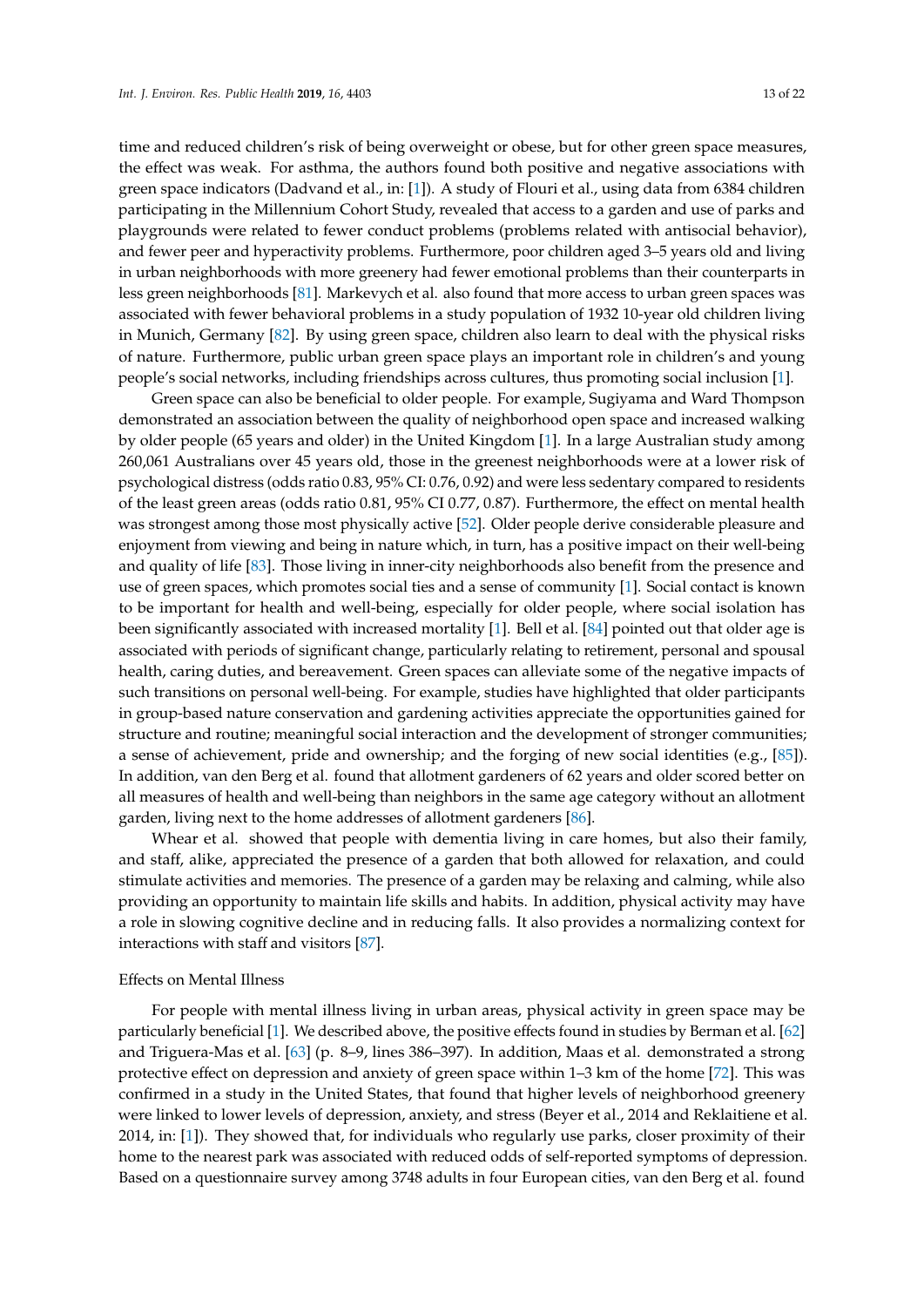that people who spend more time in green spaces have better mental health and vitality. This effect was modified by the level of education and childhood nature experience [\[88\]](#page-21-10). Based on a meta-analysis of 10 UK studies including 1252 participants in total, Barton and Pretty found improved self-esteem and mood among people exercising in green space with the presence of water generating still greater effects. Self-esteem improvements were greater in people with a mental illness [\[68\]](#page-20-9). Bratman et al. found that exposure to green space reduces neural activity in the subgenual prefrontal cortex and alleviates symptoms of depression [\[89\]](#page-21-11).

## **4. Discussion**

## *4.1. Summary and Lessons Learned*

This paper analyzes the scientific literature to find answers to two main questions: What can be done to change an individual's behavior to stimulate people to use urban green space? Can this increased use of urban green space lead to a triple win of improved environmental sustainability, improved health, and improved health equity?

To answer the first question, we used the COM-B model, part of the Behavioral Change Wheel from Michie et al. According to this model, increasing opportunities, motivation and capabilities are important to change behavior [\[17\]](#page-17-14). We found that not all people are equally capable of using green space, either because they are not aware of the presence of green space or, for various reasons, are unable to. There are also differences in green space use related to personal characteristics. Empowering people and raising their awareness may promote capability. Clear signage, facilities on the route, and good information regarding available green space and the activities that take place there may all help to stimulate use. Also important in securing engagement is education about green space and engendering a sense of fun around its use. Organizing activities in green space, preferably with the involvement of the users, may not only increase their capability to use this area, it may also increase their sense of belonging and self-esteem, and can stimulate the acquisition of new skills. Having skilled and enthusiastic staff to lead these activities can help to build trust and continuity and assist when seeking to engage difficult to reach groups. These green space activities and nature education may also result in more sustainable, pro-environmental behavior.

Opportunities and motivation to use green space can be improved by providing a space that is accessible, well-maintained and has room for socialization. There is frequent reference to the safety of green space, emphasizing the need to work on social quality and social cohesion in neighborhoods in parallel with actions which shape and maintain the physical domain.

Availability, size, the connectedness of space, ease of accessibility, distance, quality, attractiveness and maintenance, are features of the physical environment that increase the opportunity and contribute to the actual use of green space. Furthermore, usage is likely to be increased by the presence of walking paths, shade, water features, lawns, birdlife, lighting, sporting facilities, and playgrounds. Green spaces exhibiting such features may motivate people living nearby to use them ("automatic motivation"). There is a key message around making green space suitable for the activities people want to undertake there. Since the activities and attractiveness of a place to an individual depend on their life stage, lifestyle, and individual values, it is important to take these into account and involve people in designing, shaping, and maintaining green spaces in their neighborhood. Such involvement and engagement can impact domains far beyond green space and result in a much broader neighborhood benefits. People may feel more responsible for the green space and, in a broader sense, for their living environment. Furthermore, there may be an enhanced sense of belonging and improved social cohesion.

Being nature oriented and having positive childhood experiences of nature motivate green space use. This emphasizes the importance of bringing children into contact with nature. It is also important to combine actions to develop and maintain green infrastructure with activities to raise awareness of green spaces—their availability, location, and accessibility—and the uses to which local green space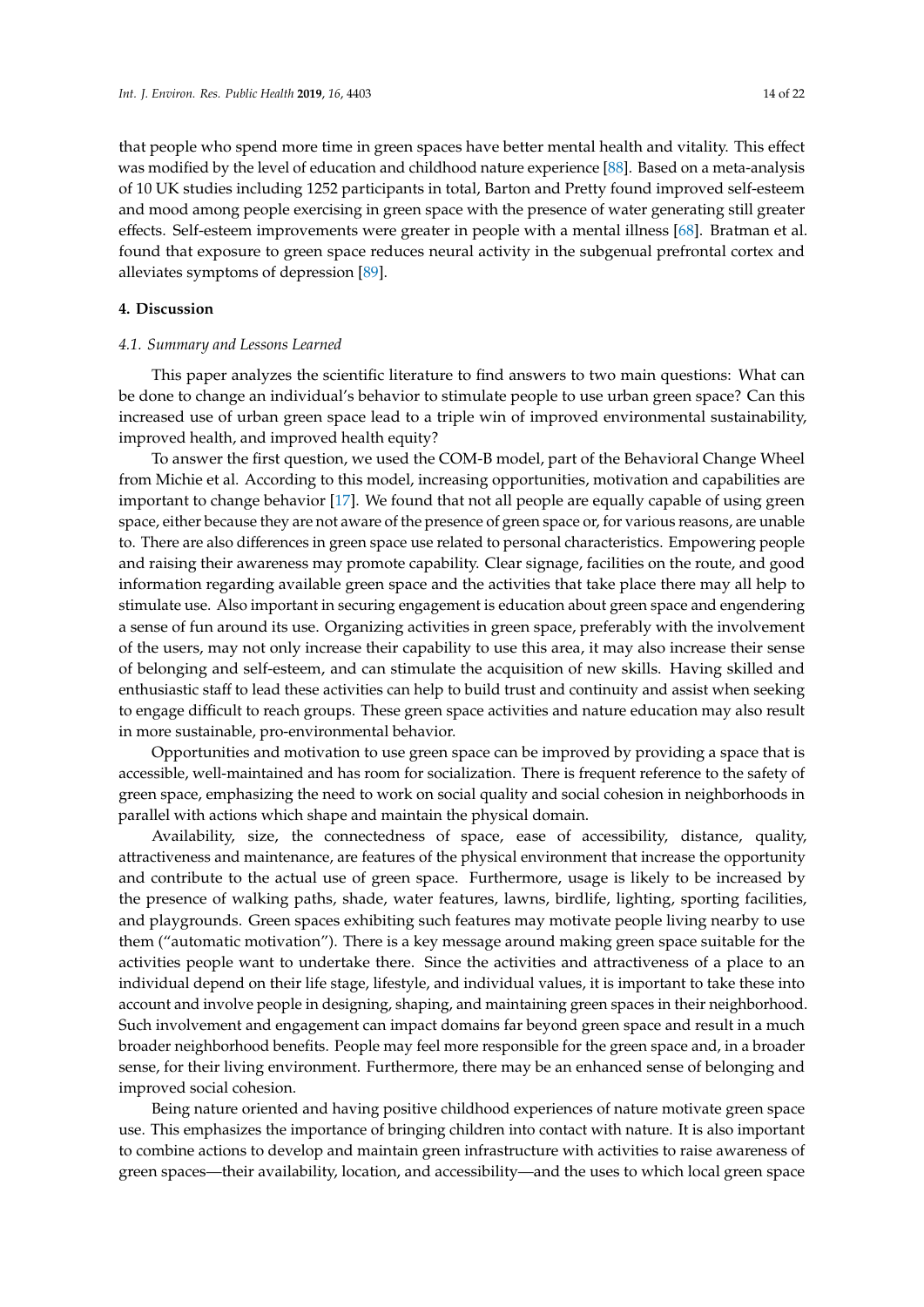is put. To secure the largest long-lasting effects, such measures should be embedded within local structures and social networks.

Regarding the second research question, the literature generally supports our hypothesis that the use of green spaces can lead to a triple win of improved environmental sustainability, improved health and improved health equity. Whether this happens in practice, depends on several conditions set out below, together with certain other issues we identify as knowledge gaps, which need to be addressed in future research:

- 1. Urban green space may improve environmental sustainability—if well-designed, attractive, accessible, and well-maintained—but only when implemented on a significant scale. Only then it may: (i) reduce temperatures in cities and, in so doing, counter the effect of urban heat islands and extreme rainfall; (ii) have a substantial effect on reducing atmospheric  $CO_2$ ; iii) reduce exposure to air pollution and noise through oases or buffers with clean air and attractive soundscapes. It may encourage more sustainable and healthy behavior, by making it attractive for people to, e.g., cycle or walk, but this comment relates mainly to recreational cycling and walking. The question is, to what extent is an aspiration to introduce and maintain quality urban green space on a significant scale realistic, against a backdrop of seemingly relentless urbanization and densification of cities, and the costs implicit in greenspace solutions? Furthermore, there are many assumptions around the beneficial effects of urban green space on the reduction of air pollution,  $CO<sub>2</sub>$ , noise, and heat stress, yet quantitative evidence of these effects and the effects of different designs remains quite limited.
- 2. There is increasing evidence that urban green space has a positive effect on mental and physical health and potentially improves the immune functioning of the body (e.g., [\[1\]](#page-17-0)). At the same time, urban green space may also have potential to engender adverse health impacts, through elevated exposure to allergens (pollen) and risk of infectious diseases, skin cancer from excessive UV exposures [\[1\]](#page-17-0). However, with diligence, good practice, good design and maintenance, many of these adverse impacts may be prevented. In practice, balancing the positive influences of more and better green space against the potentially negative implications may prove difficult. We consider that available knowledge on benefits and risks is not always widespread, or widely available to professionals involved in, for example, urban design.

The available studies on green space and health are in many respects heterogeneous. Such heterogeneity makes it particularly demanding to conduct the proper meta-analyses necessary to quantify all the health impacts of green space on health. Indeed, since the association between green space and health seems to differ so markedly between different locations, contexts, type of health impact, and method, it is questionable to what extent it is possible to establish a single generalized association for urban green space and the different health outcomes. Many factors affect the relationship and navigating in such complexity to deliver effective policies involves understanding and modeling these factors.

Despite the many identified and hypothesized pathways linking greenspace and its characteristics to health and well-being, much remains to be uncovered about these and how they interact. The strongest evidence currently seems to point towards the pathway of stress reduction, restoration, subjective well-being, and mental health. For the other pathways, the evidence is less straightforward and more mixed. Moreover, some of the health effects described in relation to stress may be a result of interaction with physical activity. Physical activity may also reduce stress levels and, via that pathway, favorably affect both physical and mental health (e.g., [\[70\]](#page-20-11)). In addition, there may be synergistic effects [\[15\]](#page-17-12). For example, people who are socially integrated may more often be stimulated to engage in physical activity and even more so when green and blue spaces are easily accessible.

3. Deprived communities, children, older people, people with mental health problems, and pregnant women seem to be the greatest beneficiaries of urban green space. Provision and maintenance of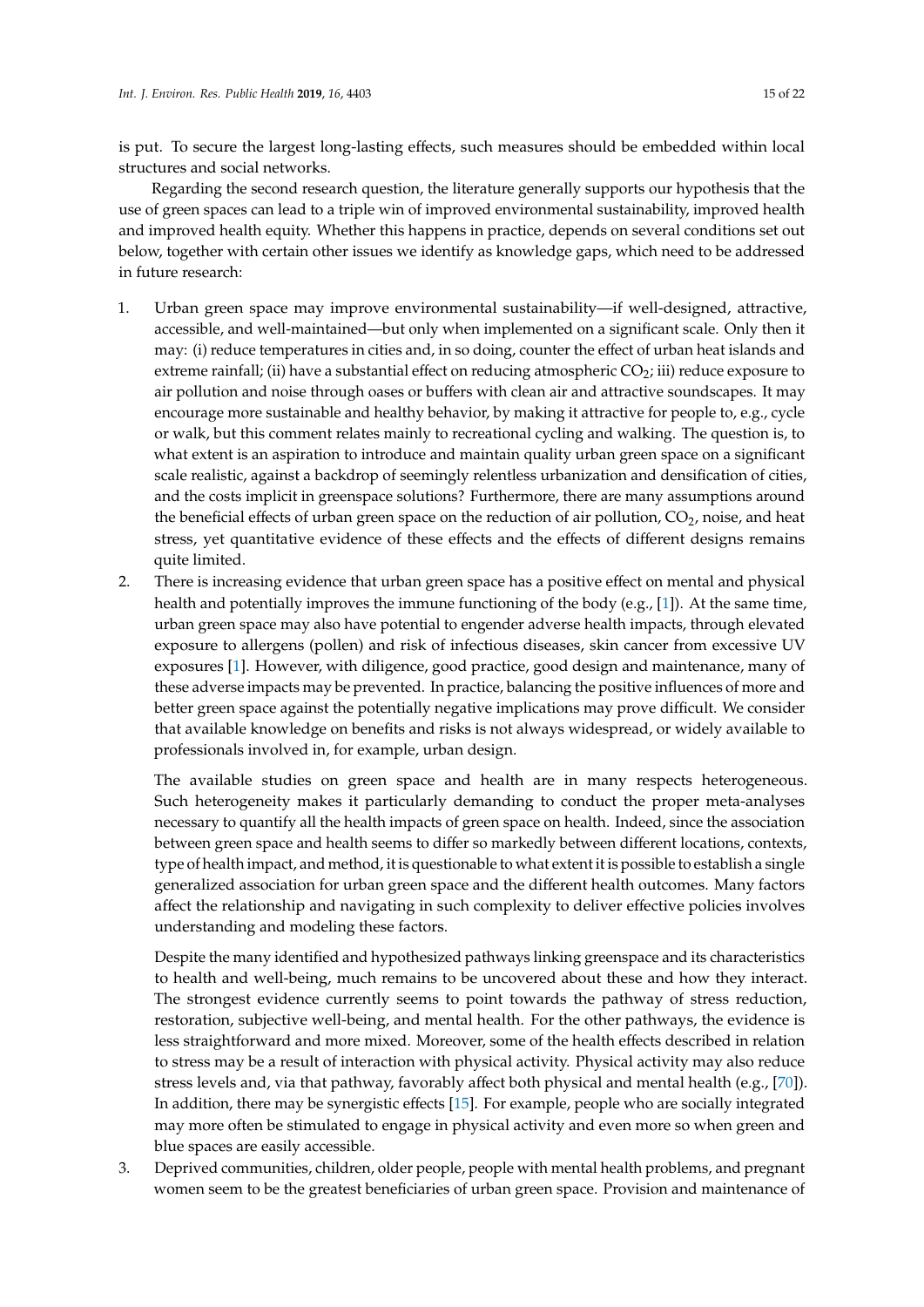appropriate green space in urban areas may make an important contribution to reducing health inequalities and may buffer some of the effects of stressors such as unemployment. However, the literature shows that people from deprived communities often have less access to green space.

Furthermore, when neighborhoods are made "greener", housing prices often increase, which may "push" lower-income people out of these neighborhoods. Considering the health and other benefits, particularly for residents of deprived neighborhoods, it is recommended that policymakers "green" these neighborhoods but create the opportunity for more deprived groups to continue living there. This might be achieved by, for example, providing social housing in green spaces. Needless to say, these "greening" measures are only one among many measures needed to improve living conditions for disadvantaged people. They are not a substitute for other policy initiatives to improve these conditions.

The targeting of other societal groups is also important. For example, to secure a good and healthy start in life, providing healthy environmental conditions for pregnant women is important, as is bringing children in contact with nature. This is not only because of the positive effects on, e.g., obesity, ADHD, concentration, allergic sensitization, and behavior, but also because active and healthy lifestyles provide benefits in later life. Furthermore, experience of nature in early life seems to play an important role in later use of green space and pro-environmental behavior. Older people are another important target group. Activities related to green space may keep them physically active, provide social contacts, help to structure their day-to-day lives, and improve their quality of life in general. For people with mental health problems, it may reduce symptoms like depression, anxiety, and stress, and increase self-esteem.

Considering all these health benefits, green space has the potential to reduce health care costs, a factor which can also make a green space of interest to health insurance companies. Several health professionals already encourage the use of green space through reimbursing or subsidizing "therapeutic" activities in nature, and working with health professionals to prescribe such activities. Such initiatives are in their initial phase, and there is significant potential to expand and evaluate these.

Just as the groups discussed are potentially the beneficiaries of green space, it is necessary to record that they are often also more vulnerable to risks associated with its use. Accordingly, it is important to educate and protect these groups about the risks. Involving them in the design, and maintenance of urban green space, and in the activities that take place, it seems likely to improve self-esteem and enhance their sense of belonging.

## *4.2. Directions for Future Research*

Building on the issues raised above, there are several directions we recommend for future research. Related to behavior change, this paper has placed special emphasis on the individual behavior of green space users. However, it is implicit that creating and maintaining urban green space requires several stakeholders to work together in the spirit of co-operation. These might include protected area authorities, green NGOs, city or regional authorities, various health sector stakeholders, social stakeholders, policymakers, and funders at all levels. The role and behavior of these stakeholders is of itself worthy of exploration to gain insight, for example into what motivates investment in green space, or measures which stimulate people to go there and, ultimately, to secure a transition to healthy and sustainable behavior of the population in a broader sense.

In relation to the triple win, we have already noted several knowledge gaps. More quantitative evidence is needed on the beneficial effects of urban green space on air pollution and  $CO<sub>2</sub>$ , on noise and on heat stress, in addition to evidence on the effects of different green space designs. This requires multidisciplinary research in which environmental (health) scientists, spatial designers, and green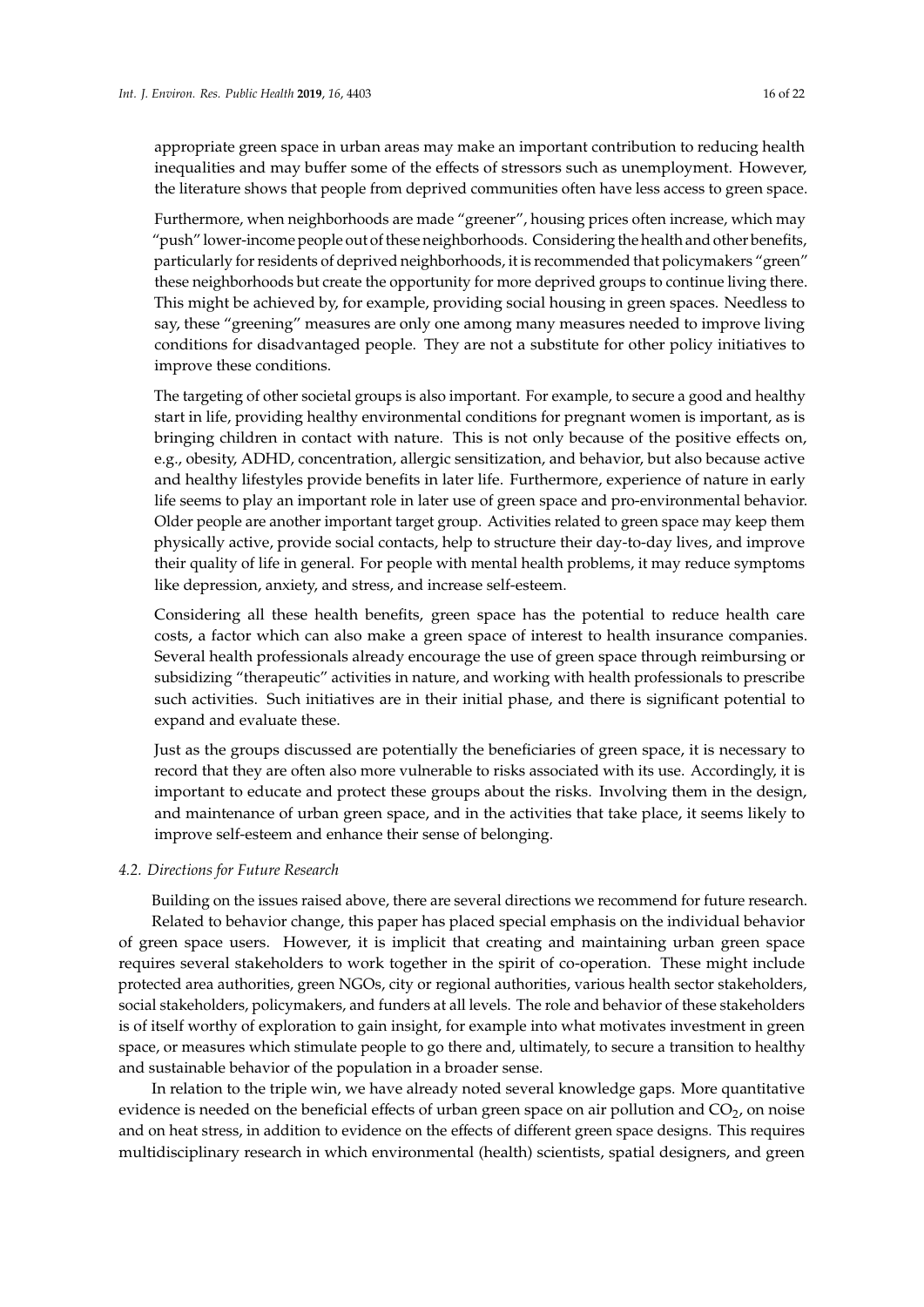professionals work together contributing specific "pieces of the puzzle" that together may reveal new insights.

What elements related to green space can explain the beneficial health aspects? We have indications that, next to the presence of green space, matters such as quality, accessibility, safety, variety, facility provision, and acoustic quality are all important. In addition, how green space is used and how it is perceived is of equal importance. Identifying more accurately what indicators are of relevance, has potential to reveal the mechanisms underlying the relationship between green space and health. Much still needs to be discovered regarding the underlying pathways or mechanisms and, not least, how these interact. These pathway's mechanisms and interactions are key targets for collaborative scientific enquiry.

From this study, we have learned that green space is potentially very valuable to deprived communities, children, older people, people with mental health problems, and pregnant women. Future research should investigate how we can improve capability, opportunities and motivation of these groups to maximize their use of green space. There is a particular need to engage hard-to-reach groups.

There are many examples of inspiring policies and interventions targeting green space and its potential users yet only a few of them have been evaluated. As a result, the effect of these policies and interventions and not least, their (economic) benefits are largely unknown. There is a clear need for longitudinal evaluations to identify prerequisites for success and to assess the long-term outcomes for behavior and the related environmental sustainability and health outcomes. Since combined actions seem to have the largest effect, it is of particular interest to evaluate instances where this occurs. In addition to local, small-scale intervention, there is a need to evaluate interventions (e.g., policy programs) at a more systemic level [\[12\]](#page-17-9), since actions at that level are intuitively necessary to secure an optimal triple win.

There is also a need for cost–benefit analyses related to this topic. This is of particular interest to decision makers, and, by extension, important if green space is to become a core element in the policy agenda. Among the challenges mentioned above, are the lack of universal quantitative impacts of green space on health and the limited understanding of the importance of local context. Furthermore, studies need to identify the distinction between short-term and long-term effects and offer greater insights into who "pays" and who "receives" the benefits.

## **5. Conclusions**

Providing green space that is accessible, attractive, well maintained, with room for socialization, and where people feel safe may provide the opportunity and motivation for people to use green space more often. Informing and educating people about urban green space and organizing supportive activities in green space that benefit health may increase people's capabilities to use it. Since the attractiveness of a place and of the activities offered depends on life stage, lifestyle factors, and individual values, it is important to take these into account and involve potential users in the design. Particular attention should be paid to groups who may benefit most from green space, such as deprived communities, children, older people, people with a mental illness, and pregnant women. A broad multidisciplinary collaboration and a combination of actions are needed to improve the use of green space and for this to have a long-lasting effect. Creating well-designed green spaces and encouraging people to use it can provide a triple win, by improving environmental sustainability, improving health, and improving health equity. Despite a large number of inspiring policies and practices, only a few have been evaluated. More evaluation, both qualitative and quantitative, is needed to provide further insight into what works.

**Author Contributions:** Investigation, H.K., N.v.d.V., R.B., A.C., G.M. (Gabriel Muiños), S.H., S.Q., P.M.-J., M.A.Y., F.T., P.K., M.L.L., S.G.d.J., and M.K.; Methodology, H.K., N.v.d.V., and B.S.; Validation, G.M. (George Morris), B.S., and M.A.Y.; Writing—original draft, H.K.; Writing—review and editing, H.K., N.v.d.V., R.B., A.C., G.M. (Gabriel Muiños), S.H., S.Q., P.M.-J., M.A.Y., F.T., P.K., M.L.L., S.G.d.J., M.K., B.S., G.M. (George Morris), and I.S.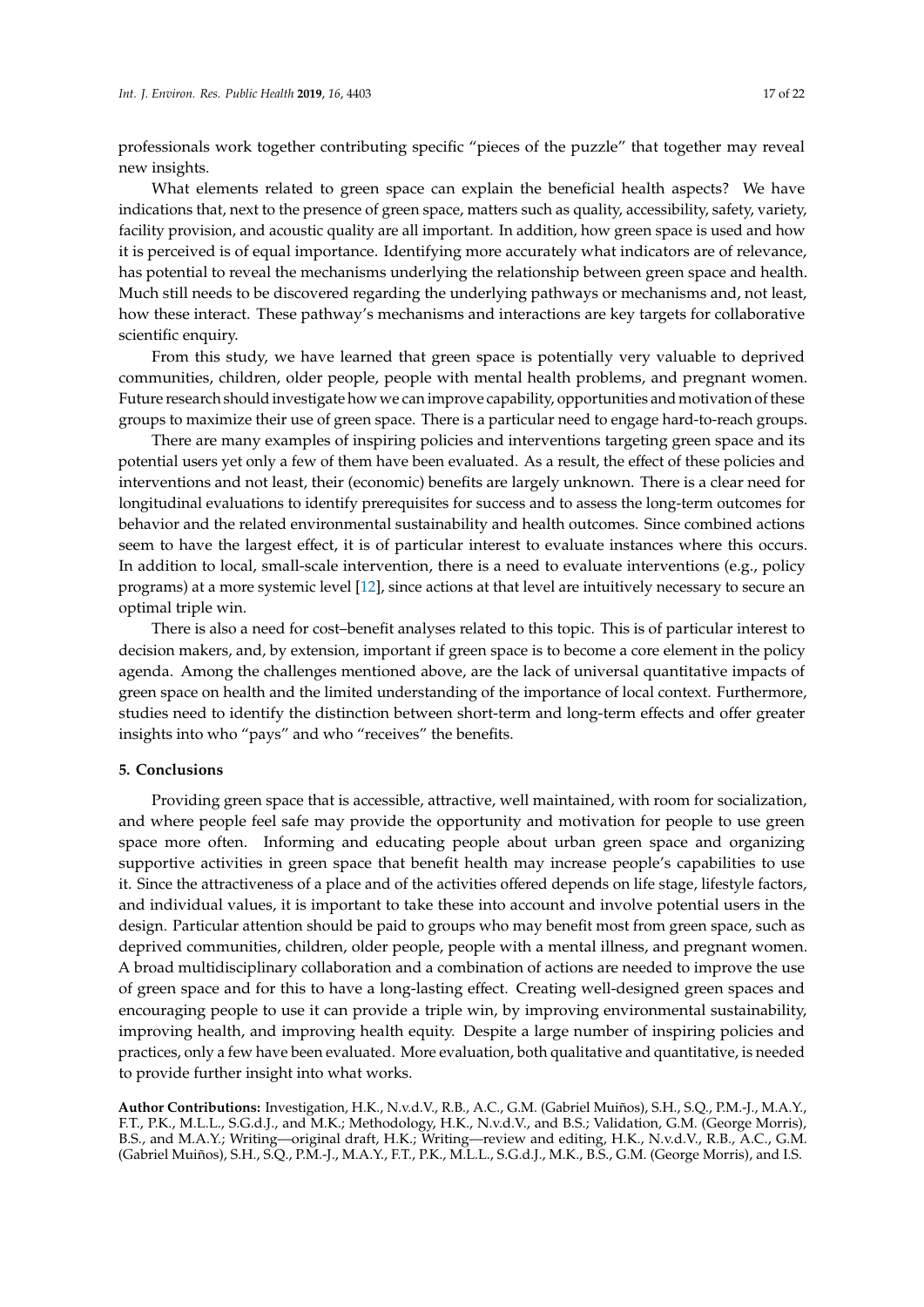**Funding:** The work presented in this paper was funded by the European Union's Horizon 2020 research and innovation program under grant agreement no. 667364.

**Acknowledgments:** The authors would like to thank all INHERIT project partners for their contributions and suggestions to this paper.

**Conflicts of Interest:** The authors declare no conflict of interest.

# **References**

- <span id="page-17-0"></span>1. WHO. *Urban Green Spaces and Health—A Review of Evidence*; World Health Organization Regional Office for Europe: Copenhagen, Denmark, 2016.
- <span id="page-17-1"></span>2. Maas, J.; Verheij, R.A.; Groenewegen, P.P.; De Vries, S.; Spreeuwenberg, P. Green space, urbanity, and health: How strong is the relation? *J. Epidemiol. Community Health* **2006**, *60*, 587–592. [\[CrossRef\]](http://dx.doi.org/10.1136/jech.2005.043125) [\[PubMed\]](http://www.ncbi.nlm.nih.gov/pubmed/16790830)
- <span id="page-17-2"></span>3. Chen, W.Y.; Jim, C.Y.J.C. Cost–benefit analysis of the leisure value of urban greening in the new chinese city of zhuhai. *Cities* **2008**, *25*, 298–309. [\[CrossRef\]](http://dx.doi.org/10.1016/j.cities.2008.06.002)
- 4. Fruth, E.; Kvistad, M.; Marshall, J.; Pfeifer, L.; Rau, L.; Sagebiel, J.; Soto, D.; Tarpey, J.; Weir, J.; Winiarski, B.J.L.U.P. Economic valuation of street-level urban greening: A case study from an evolving mixed-use area in berlin. *Land Use Policy* **2019**, *89*, 104237. [\[CrossRef\]](http://dx.doi.org/10.1016/j.landusepol.2019.104237)
- 5. Chiabai, A.; Galarraga, I.; Markandya, A.; Pascual, U.J.E.; Economics, R. The equivalency principle for discounting the value of natural assets: An application to an investment project in the basque coast. *Environ. Resour. Econ.* **2013**, *56*, 535–550. [\[CrossRef\]](http://dx.doi.org/10.1007/s10640-012-9589-8)
- <span id="page-17-3"></span>6. Markanday, A.; Galarraga, I.; Chiabai, A.; de Murieta, E.S.; Lliso, B.; Markandya, A. Determining discount rates for the evaluation of natural assets in land-use planning: An application of the equivalency principle. *J. Clean. Prod.* **2019**, *230*, 672–684. [\[CrossRef\]](http://dx.doi.org/10.1016/j.jclepro.2019.05.107)
- <span id="page-17-4"></span>7. Tempesta, T. Benefits and costs of urban parks: A review. *Aestimum* **2015**, *127*, 127–143.
- <span id="page-17-5"></span>8. Kruize, H.; Kamp, I.; den Berg, M.; Kempen, E.; Wendel-Vos, W.; Ruijsbroek, A.; Swart, W.; Maas, J.; Gidlow, C.; Smith, G.; et al. Mechanisms underlying the relationship between the natural outdoor environment and health and well-being—Results from the phenotype project. *Environ. Int.* **2019**, *31*, 105173. [\[CrossRef\]](http://dx.doi.org/10.1016/j.envint.2019.105173) [\[PubMed\]](http://www.ncbi.nlm.nih.gov/pubmed/31677803)
- <span id="page-17-6"></span>9. Ten Brink, P.; Mutafoglu, K.; Schweitzer, J.-P.; Kettunen, M.; Twigger-Ross, C.; Baker, J.; Kuipers, Y.; Emonts, M.; Tyrväinen, L.; Hujala, T. *The Health and Social Benefits of Nature and Biodiversity Protection*; Institute for European Environmental Policy: London, UK, 2016; Available online: https://ec.europa.eu/environment/nature/biodiversity/intro/docs/[Health%20and%20Social%](https://ec.europa.eu/environment/nature/biodiversity/intro/docs/Health%20and%20Social%20Benefits%20of%20Nature%20-%20Final%20Report%20Main%20sent.pdf) [20Benefits%20of%20Nature%20-%20Final%20Report%20Main%20sent.pdf](https://ec.europa.eu/environment/nature/biodiversity/intro/docs/Health%20and%20Social%20Benefits%20of%20Nature%20-%20Final%20Report%20Main%20sent.pdf) (accessed on 9 November 2019).
- <span id="page-17-7"></span>10. Lopes, M.N.; Camanho, A.S. Public green space use and consequences on urban vitality: An assessment of european cities. *Soc. Indic. Res.* **2013**, *113*, 751–767. [\[CrossRef\]](http://dx.doi.org/10.1007/s11205-012-0106-9)
- <span id="page-17-8"></span>11. European Commission. Towards an Eu Research and Innovation Policy Agenda for Nature-Based Solutions & Re-Naturing Cities. Available online: http://[www.gppq.fct.pt](http://www.gppq.fct.pt/h2020/_docs/brochuras/env/nature-based_solutions_and_re-naturing_cities.pdf)/h2020/\_docs/brochuras/env/nature-based\_ [solutions\\_and\\_re-naturing\\_cities.pdf](http://www.gppq.fct.pt/h2020/_docs/brochuras/env/nature-based_solutions_and_re-naturing_cities.pdf) (accessed on 30 September 2019).
- <span id="page-17-9"></span>12. Morris, J.M.; Dandy, N.; O'Brien, L. *Forestry, Sustainable Behaviours and Behaviour Change: Interventions*; Forest Research: Surrey, UK, 2012; p. 47.
- <span id="page-17-10"></span>13. Reis, S.; Morris, G.; Fleming, L.E.; Beck, S.; Taylor, T.; White, M.; Depledge, M.H.; Steinle, S.; Sabel, C.E.; Cowie, H.; et al. Integrating health and environmental impact analysis. *Public Health* **2015**, *129*, 1383–1389. [\[CrossRef\]](http://dx.doi.org/10.1016/j.puhe.2013.07.006)
- <span id="page-17-11"></span>14. Bentley, M. An ecological public health approach to understanding the relationships between sustainable urban environments, public health and social equity. *Health Promot. Inter.* **2013**, *29*, 528–537. [\[CrossRef\]](http://dx.doi.org/10.1093/heapro/dat028)
- <span id="page-17-12"></span>15. Hartig, T.; Mitchell, R.; de Vries, S.; Frumkin, H. Nature and health. *Annu. Rev. Public Health* **2014**, *35*, 207–228. [\[CrossRef\]](http://dx.doi.org/10.1146/annurev-publhealth-032013-182443) [\[PubMed\]](http://www.ncbi.nlm.nih.gov/pubmed/24387090)
- <span id="page-17-13"></span>16. Van der Vliet, N.; Staatsen, B.; Kruize, H.; Morris, G.; Costongs, C.; Bell, R.; Marques, S.; Taylor, T.; Quiroga, S.; Martinez Juarez, P.; et al. The inherit model: A tool to jointly improve health, environmental sustainability and health equity through behavior and lifestyle change. *Int. J. Environ. Res. Public Health* **2018**, *15*, 1435. [\[CrossRef\]](http://dx.doi.org/10.3390/ijerph15071435) [\[PubMed\]](http://www.ncbi.nlm.nih.gov/pubmed/29986493)
- <span id="page-17-14"></span>17. Michie, S.; van Stralen, M.M.; West, R. The behaviour change wheel: A new method for characterising and designing behaviour change interventions. *Implement. Sci.* **2011**, *6*, 42. [\[CrossRef\]](http://dx.doi.org/10.1186/1748-5908-6-42)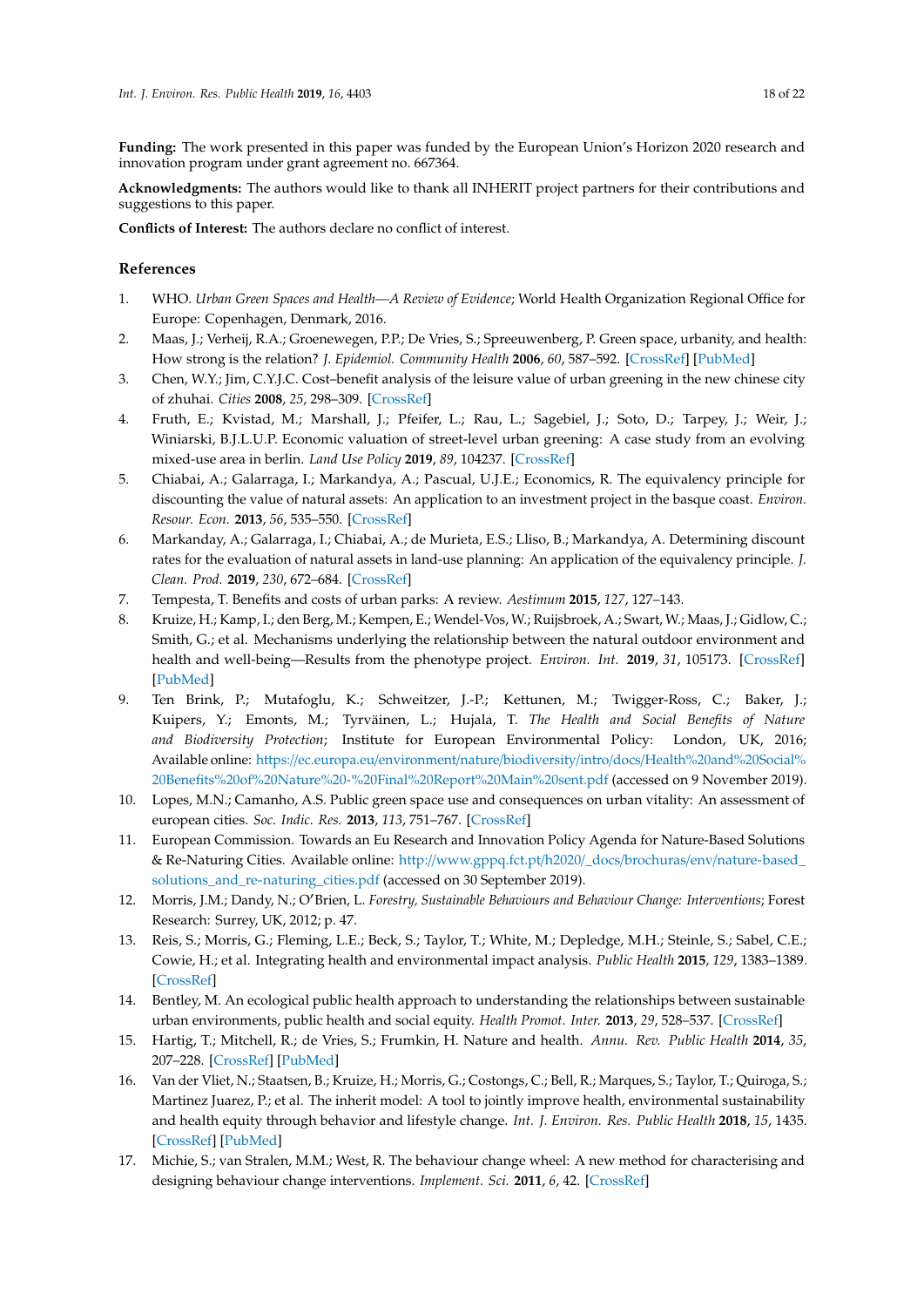- <span id="page-18-0"></span>18. Reed, J.A.; Price, A.E. Demographic characteristics and physical activity behavior of park-visitors versus non-visitors. *J. Community Health* **2012**, *37*, 1264–1268. [\[CrossRef\]](http://dx.doi.org/10.1007/s10900-012-9565-9)
- <span id="page-18-1"></span>19. Leslie, E.; Cerin, E.; Kremer, P. Perceived neighborhood environment and park use as mediators of the effect of area socio-economic status on walking behaviors. *J. Phys. Act. Health* **2010**, *7*, 802–810. [\[CrossRef\]](http://dx.doi.org/10.1123/jpah.7.6.802)
- <span id="page-18-2"></span>20. Bamberg, S. Applying the stage model of self-regulated behavioral change in a car use reduction intervention. *J. Environ. Psychol.* **2013**, *33*, 68–75. [\[CrossRef\]](http://dx.doi.org/10.1016/j.jenvp.2012.10.001)
- <span id="page-18-3"></span>21. Bamberg, S. Changing environmentally harmful behaviors: A stage model of self-regulated behavioral change. *J. Environ. Psychol.* **2013**, *34*, 151–159. [\[CrossRef\]](http://dx.doi.org/10.1016/j.jenvp.2013.01.002)
- <span id="page-18-4"></span>22. Cohen, D.A.; Han, B.; Derose, K.P.; Williamson, S.; Marsh, T.; Raaen, L.; McKenzie, T.L.A.C.D.A.; Han, B.; Derose, K.P.; Williamson, S.; et al. The paradox of parks in low-income areas: Park use and perceived threats. *Environ. Behav.* **2016**, *48*, 230–245. [\[CrossRef\]](http://dx.doi.org/10.1177/0013916515614366)
- <span id="page-18-5"></span>23. Fermino, R.; Reis, R.S.; Hallal, P.C.; Reis, R.S.; Hallal, P.C.; Kaczynski, A.T. Who are the users of urban parks? A study with adults from curitiba, brazil. *J. Phys. Act. Health* **2015**, *12*, 58–67. [\[CrossRef\]](http://dx.doi.org/10.1123/jpah.2012-0482)
- <span id="page-18-6"></span>24. Haney, K.; Messiah, S.E.; Arheart, K.L.; Hanson, E.; Diego, A.; Kardys, J.; Kirwin, K.; Nottage, R.; Ramirez, S.; Somarriba, G.; et al. Park-based afterschool program to improve cardiovascular health and physical fitness in children with disabilities. *Disabil. Health J.* **2014**, *7*, 335–342. [\[CrossRef\]](http://dx.doi.org/10.1016/j.dhjo.2014.02.006)
- <span id="page-18-7"></span>25. Bang, K.S.; Lee, I.S.; Kim, S.J.; Song, M.K.; Park, S.E. The effects of urban forest-walking program on health promotion behavior, physical health, depression, and quality of life: A randomized controlled trial of office-workers. *J. Korean Acad. Nurs.* **2016**, *46*, 140–148. [\[CrossRef\]](http://dx.doi.org/10.4040/jkan.2016.46.1.140) [\[PubMed\]](http://www.ncbi.nlm.nih.gov/pubmed/26963423)
- <span id="page-18-8"></span>26. Jennings, V.; Bamkole, O. The relationship between social cohesion and urban green space: An avenue for health promotion. *Int. J. Environ. Res. Public Health* **2019**, *16*, 452. [\[CrossRef\]](http://dx.doi.org/10.3390/ijerph16030452) [\[PubMed\]](http://www.ncbi.nlm.nih.gov/pubmed/30720732)
- <span id="page-18-9"></span>27. Dresner, M.; Handelman, C.; Braun, S.; Rollwagen-Bollens, G. Environmental identity, pro-environmental behaviors, and civic engagement of volunteer stewards in portland area parks. *Environ. Educ. Res.* **2015**, *21*, 991–1010. [\[CrossRef\]](http://dx.doi.org/10.1080/13504622.2014.964188)
- <span id="page-18-10"></span>28. Staatsen, B.; van der Vliet, N.; Kruize, H.; Hall, L.; Morris, G.; Bell, R.; Stegeman, I. *INHERIT: Exploring Triple-Win Solutions for Living, Moving, and Consuming That Encourage Behavioural Change, Protect the Environment, Promote Health and Health Equity*; EuroHealthNet: Brussels, Belgium, 2017; Available online: https://inherit.eu/wp-content/uploads/2017/06/[INHERIT-Report-A4-Low-res\\_s.pdf](https://inherit.eu/wp-content/uploads/2017/06/INHERIT-Report-A4-Low-res_s.pdf) (accessed on 9 November 2019).
- <span id="page-18-11"></span>29. Van den Berg, M.; Wendel-Vos, W.; van Poppel, M.; Kemper, H.; van Mechelen, W.; Maas, J. Health benefits of green spaces in the living environment: A systematic review of epidemiological studies. *Urban For. Urban Green.* **2015**, *14*, 806–816. [\[CrossRef\]](http://dx.doi.org/10.1016/j.ufug.2015.07.008)
- <span id="page-18-12"></span>30. Gardsjord, H.S.; Tveit, M.S.; Nordh, H. Promoting youth's physical activity through park design: Linking theory and practice in a public health perspective. *Landsc. Res.* **2014**, *39*, 70–81. [\[CrossRef\]](http://dx.doi.org/10.1080/01426397.2013.793764)
- <span id="page-18-13"></span>31. Tester, J.; Baker, R. Making the playfields even: Evaluating the impact of an environmental intervention on park use and physical activity. *Prev. Med.* **2009**, *48*, 316–320. [\[CrossRef\]](http://dx.doi.org/10.1016/j.ypmed.2009.01.010)
- <span id="page-18-14"></span>32. Veitch, J.; Ball, K.; Crawford, D.; Abbott, G.R.; Ball, K.; Crawford, D.; Abbott, G.R.; Salmon, J. Park improvements and park activity: A natural experiment. *Am. J. Prev. Med.* **2012**, *42*, 616–619. [\[CrossRef\]](http://dx.doi.org/10.1016/j.amepre.2012.02.015)
- <span id="page-18-15"></span>33. Lin, B.B.; Fuller, R.A.; Bush, R.; Gaston, K.J.; Shanahan, D.F. Opportunity or orientation? Who uses urban parks and why. *PLoS ONE* **2014**, *9*, e87422. [\[CrossRef\]](http://dx.doi.org/10.1371/journal.pone.0087422)
- <span id="page-18-16"></span>34. Lachowycz, K.; Jones, A.P.; Planning, U. Towards a better understanding of the relationship between greenspace and health: Development of a theoretical framework. *Landsc. Urban Plan.* **2013**, *118*, 62–69. [\[CrossRef\]](http://dx.doi.org/10.1016/j.landurbplan.2012.10.012)
- <span id="page-18-17"></span>35. Zijlema, W.L.; Christian, H.; Triguero-Mas, M.; Cirach, M.; van den Berg, M.; Maas, J.; Gidlow, C.J.; Kruize, H.; Wendel-Vos, W.; Andrušaityte, S. Dog ownership, the natural outdoor environment and health: ˙ A cross-sectional study. *BMJ Open* **2019**, *9*, e023000. [\[CrossRef\]](http://dx.doi.org/10.1136/bmjopen-2018-023000)
- <span id="page-18-18"></span>36. Kothencz, G.; Kolcsár, R.; Cabrera-Barona, P.; Szilassi, P. Urban green space perception and its contribution to well-being. *Int. J. Environ. Res. Public Health* **2017**, *14*, 766. [\[CrossRef\]](http://dx.doi.org/10.3390/ijerph14070766) [\[PubMed\]](http://www.ncbi.nlm.nih.gov/pubmed/28704969)
- <span id="page-18-19"></span>37. Millenium Ecosystem Assessment. *Ecosystems and Human Well-Being: Wetlands and Water Synthesis*; World Resources Institute: Washington, DC, USA, 2005.
- <span id="page-18-20"></span>38. Benelam, B.; Buttriss, J.; Finglas, P.M. The 9th international food data conference: A summary. *Food Chem.* **2013**, *140*, 399–401. [\[CrossRef\]](http://dx.doi.org/10.1016/j.foodchem.2012.11.123) [\[PubMed\]](http://www.ncbi.nlm.nih.gov/pubmed/23601381)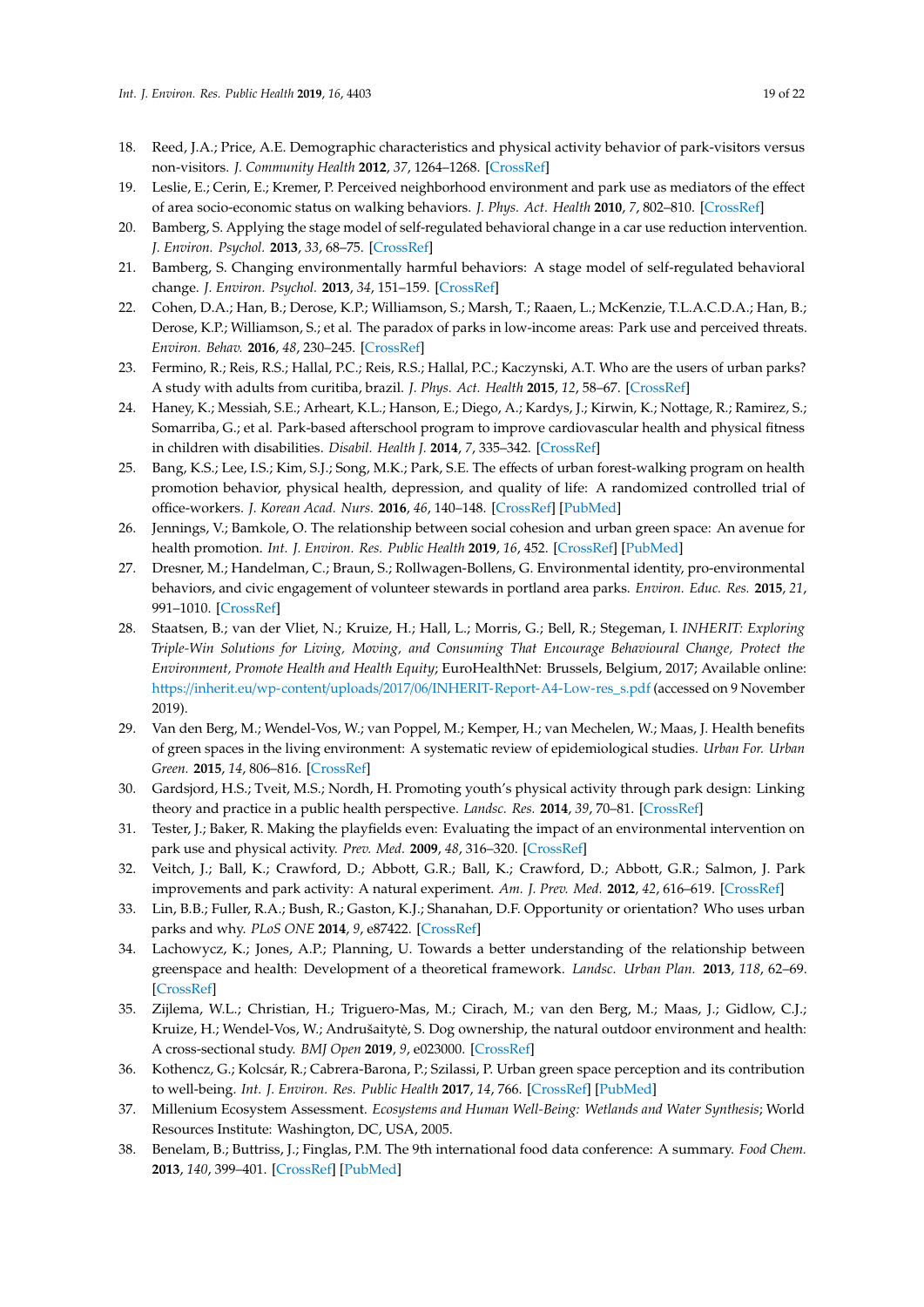- <span id="page-19-0"></span>39. Seaman, P.J.; Jones, R.; Ellaway, A. It's not just about the park, it's about integration too: Why people choose to use or not use urban greenspaces. *Int. J. Behav. Nutr. Phys. Act.* **2010**, *7*, 78. [\[CrossRef\]](http://dx.doi.org/10.1186/1479-5868-7-78)
- <span id="page-19-1"></span>40. Hunter, R.F.; Boeri, M.; Tully, M.A.; Donnelly, P.; Kee, F. Addressing inequalities in physical activity participation: Implications for public health policy and practice. *Prev. Med.* **2015**, *72*, 64–69. [\[CrossRef\]](http://dx.doi.org/10.1016/j.ypmed.2014.12.040)
- <span id="page-19-2"></span>41. Norton, B.A.; Coutts, A.M.; Livesley, S.J.; Harris, R.J.; Hunter, A.M.; Williams, N.S. Planning for cooler cities: A framework to prioritise green infrastructure to mitigate high temperatures in urban landscapes. *Landsc. Urban Plan.* **2015**, *134*, 127–138. [\[CrossRef\]](http://dx.doi.org/10.1016/j.landurbplan.2014.10.018)
- <span id="page-19-3"></span>42. Zelenáková, M.D.; Diaconu, D.C.; Haarstad, K. Urban water retention measures. *Procedia Eng.* **2017**, *190*, 419–426.
- <span id="page-19-4"></span>43. Ordóñez Barona, C. Adopting public values and climate change adaptation strategies in urban forest management: A review and analysis of the relevant literature. *J. Environ. Manag.* **2015**, *164*, 215–221. [\[CrossRef\]](http://dx.doi.org/10.1016/j.jenvman.2015.09.004)
- <span id="page-19-5"></span>44. Livesley, S.J.; McPherson, G.M.; Calfapietra, C. The urban forest and ecosystem services: Impacts on urban water, heat, and pollution cycles at the tree, street, and city scale. *J. Environ. Qual.* **2016**, *45*, 119–124. [\[CrossRef\]](http://dx.doi.org/10.2134/jeq2015.11.0567)
- <span id="page-19-6"></span>45. Nowak, D.J.; Crane, D.E.; Stevens, J.C. Air pollution removal by urban trees and shrubs in the united states. *Urban For. Urban Green.* **2006**, *4*, 115–123. [\[CrossRef\]](http://dx.doi.org/10.1016/j.ufug.2006.01.007)
- <span id="page-19-7"></span>46. Dzierzanowski, K.; Popek, R.; Gawrońska, H.; Saebø, A.; Gawroński, S.W. Deposition of particulate matter of different size fractions on leaf surfaces and in waxes of urban forest species. *Int. J. Phytoremed.* **2011**, *13*, 1037–1046. [\[CrossRef\]](http://dx.doi.org/10.1080/15226514.2011.552929)
- <span id="page-19-8"></span>47. Bratman, G.N.; Anderson, C.B.; Berman, M.G.; Cochran, B.; De Vries, S.; Flanders, J.; Folke, C.; Frumkin, H.; Gross, J.J.; Hartig, T.; et al. Nature and mental health: An ecosystem service perspective. *Sci. Adv.* **2019**, *5*, eaax0903. [\[CrossRef\]](http://dx.doi.org/10.1126/sciadv.aax0903)
- <span id="page-19-9"></span>48. Wheeler, B.W.; Lovell, R.; Higgins, S.L.; White, M.P.; Alcock, I.; Osborne, N.J.; Husk, K.; Sabel, C.E.; Depledge, M.H. Beyond greenspace: An ecological study of population general health and indicators of natural environment type and quality. *Int. J. Health Geogr.* **2015**, *14*, 1. [\[CrossRef\]](http://dx.doi.org/10.1186/s12942-015-0009-5) [\[PubMed\]](http://www.ncbi.nlm.nih.gov/pubmed/25924685)
- <span id="page-19-10"></span>49. Bai, H.; Stanis, S.A.W.; Kaczynski, A.T.; Stanis, S.A.W.; Kaczynski, A.T.; Besenyi, G.M. Perceptions of neighborhood park quality: Associations with physical activity and body mass index. *Ann. Behav. Med.* **2013**, *45*, S39–S48. [\[CrossRef\]](http://dx.doi.org/10.1007/s12160-012-9448-4)
- <span id="page-19-11"></span>50. Main, K. Planting roots in foreign soil?-immigrant place meanings in an urban park. *J. Environ. Psychol.* **2013**, *36*, 291–304. [\[CrossRef\]](http://dx.doi.org/10.1016/j.jenvp.2013.08.003)
- 51. Annerstedt, M.; Östergren, P.-O.; Björk, J.; Grahn, P.; Skärbäck, E.; Währborg, P. Green qualities in the neighbourhood and mental health—Results from a longitudinal cohort study in southern sweden. *BMC Public Health* **2012**, *12*, 337. [\[CrossRef\]](http://dx.doi.org/10.1186/1471-2458-12-337) [\[PubMed\]](http://www.ncbi.nlm.nih.gov/pubmed/22568888)
- <span id="page-19-16"></span>52. Astell-Burt, T.; Feng, X.; Kolt, G.S. Mental health benefits of neighbourhood green space are stronger among physically active adults in middle-to-older age: Evidence from 260,061 australians. *Prev. Med.* **2013**, *57*, 601–606. [\[CrossRef\]](http://dx.doi.org/10.1016/j.ypmed.2013.08.017) [\[PubMed\]](http://www.ncbi.nlm.nih.gov/pubmed/23994648)
- 53. Astell-Burt, T.; Feng, X.; Kolt, G.S. Neighbourhood green space and the odds of having skin cancer: Multilevel evidence of survey data from 267 072 australians. *J. Epidemiol. Community Health* **2014**, *68*, 370–374. [\[CrossRef\]](http://dx.doi.org/10.1136/jech-2013-203043) [\[PubMed\]](http://www.ncbi.nlm.nih.gov/pubmed/24376218)
- <span id="page-19-12"></span>54. Mitchell, R.; Popham, F. Effect of exposure to natural environment on health inequalities: An observational population study. *Lancet* **2008**, *372*, 1655–1660. [\[CrossRef\]](http://dx.doi.org/10.1016/S0140-6736(08)61689-X)
- <span id="page-19-13"></span>55. Lachowycz, K.; Jones, A.P. Does walking explain associations between access to greenspace and lower mortality? *Soc. Sci. Med.* **2014**, *107*, 9–17. [\[CrossRef\]](http://dx.doi.org/10.1016/j.socscimed.2014.02.023)
- <span id="page-19-14"></span>56. Van den Berg, A.E.; Jorgensen, A.; Wilson, E.R. Evaluating restoration in urban green spaces: Does setting type make a difference? *Landsc. Urban Plan.* **2014**, *127*, 173–181. [\[CrossRef\]](http://dx.doi.org/10.1016/j.landurbplan.2014.04.012)
- <span id="page-19-15"></span>57. Song, C.; Ikei, H.; Igarashi, M.; Miwa, M.; Takagaki, M.; Miyazaki, Y. Physiological and psychological responses of young males during spring-time walks in urban parks. *J. Physiol. Anthropol.* **2014**, *33*, 8. [\[CrossRef\]](http://dx.doi.org/10.1186/1880-6805-33-8) [\[PubMed\]](http://www.ncbi.nlm.nih.gov/pubmed/24887352)
- 58. Song, C.; Ikei, H.; Igarashi, M.; Takagaki, M.; Miyazaki, Y. Physiological and psychological effects of a walk in urban parks in fall. *Int. J. Environ. Res. Public Health* **2015**, *12*, 14216–14228. [\[CrossRef\]](http://dx.doi.org/10.3390/ijerph121114216) [\[PubMed\]](http://www.ncbi.nlm.nih.gov/pubmed/26569271)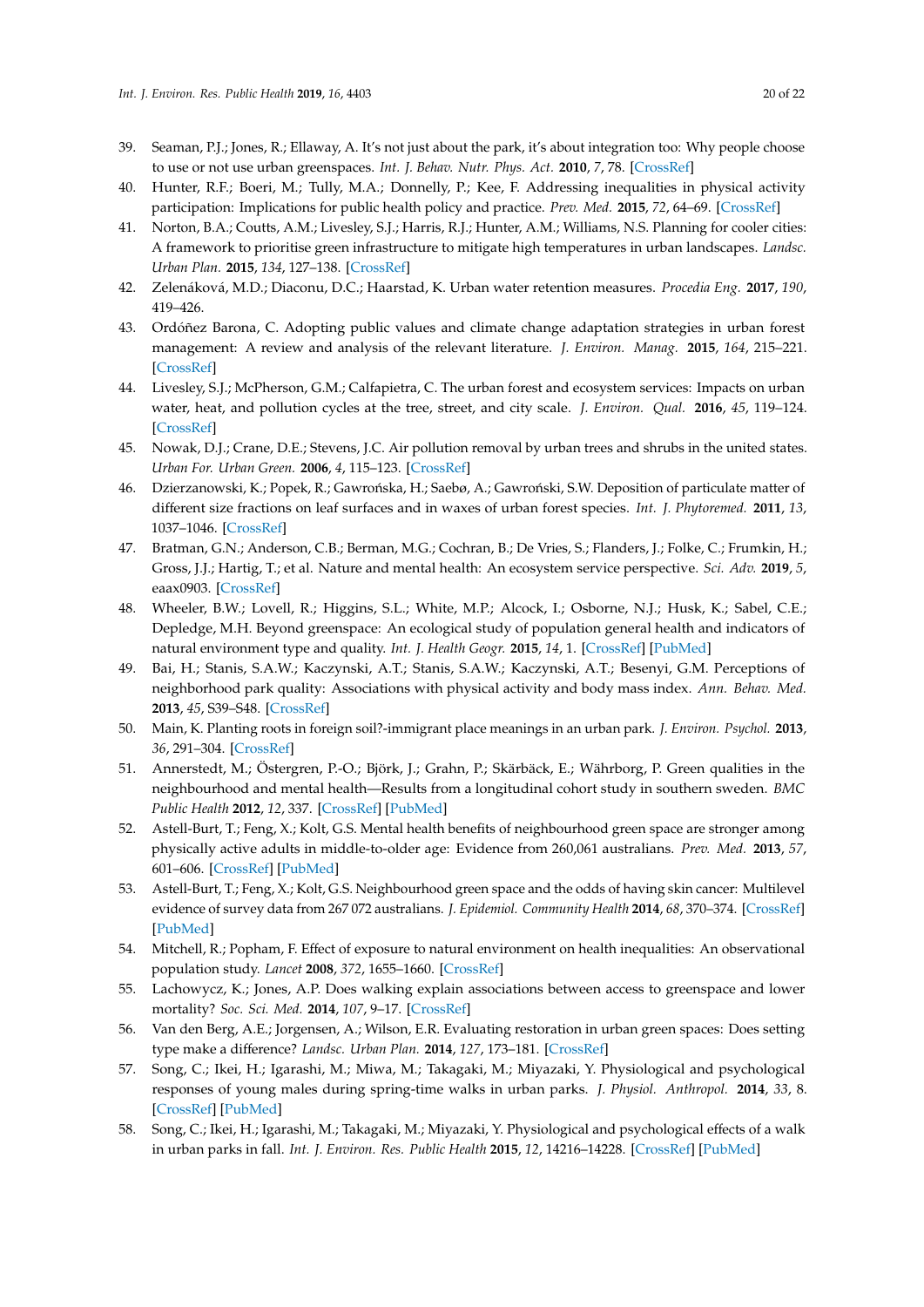- <span id="page-20-0"></span>59. Stigsdotter, U.K.; Ekholm, O.; Schipperijn, J.; Toftager, M.; Kamper-Jørgensen, F.; Randrup, T.B. Health promoting outdoor environments–associations between green space, and health, health-related quality of life and stress based on a danish national representative survey. *Scand. J. Public Health* **2010**, *38*, 411–417. [\[CrossRef\]](http://dx.doi.org/10.1177/1403494810367468) [\[PubMed\]](http://www.ncbi.nlm.nih.gov/pubmed/20413584)
- <span id="page-20-1"></span>60. Li, Q.; Otsuka, T.; Kobayashi, M.; Wakayama, Y.; Inagaki, H.; Katsumata, M.; Hirata, Y.; Li, Y.; Hirata, K.; Shimizu, T.; et al. Acute effects of walking in forest environments on cardiovascular and metabolic parameters. *Eur. J. Appl. Physiol.* **2011**, *111*, 2845–2853. [\[CrossRef\]](http://dx.doi.org/10.1007/s00421-011-1918-z)
- <span id="page-20-2"></span>61. Gidlow, C.J.; Jones, M.V.; Hurst, G.; Masterson, D.; Clark-Carter, D.; Tarvainen, M.P.; Smith, G.; Nieuwenhuijsen, M. Where to put your best foot forward: Psycho-physiological responses to walking in natural and urban environments. *J. Environ. Psychol.* **2016**, *45*, 22–29. [\[CrossRef\]](http://dx.doi.org/10.1016/j.jenvp.2015.11.003)
- <span id="page-20-3"></span>62. Berman, M.G.; Kross, E.; Krpan, K.M.; Askren, M.K.; Burson, A.; Deldin, P.J.; Kaplan, S.; Sherdell, L.; Gotlib, I.H.; Jonides, J. Interacting with nature improves cognition and affect for individuals with depression. *J. A*ff*ect. Disord.* **2012**, *140*, 300–305. [\[CrossRef\]](http://dx.doi.org/10.1016/j.jad.2012.03.012)
- <span id="page-20-4"></span>63. Triguero-Mas, M.; Gidlow, C.J.; Martínez, D.; De Bont, J.; Carrasco-Turigas, G.; Martínez-Íñiguez, T.; Hurst, G.; Masterson, D.; Donaire-Gonzalez, D.; Seto, E. The effect of randomised exposure to different types of natural outdoor environments compared to exposure to an urban environment on people with indications of psychological distress in catalonia. *PLoS ONE* **2017**, *12*, e0172200. [\[CrossRef\]](http://dx.doi.org/10.1371/journal.pone.0172200)
- <span id="page-20-5"></span>64. Van den Berg, A.E.; Maas, J.; Verheij, R.A.; Groenewegen, P.P. Green space as a buffer between stressful life events and health. *Soc. Sci. Med.* **2010**, *70*, 1203–1210. [\[CrossRef\]](http://dx.doi.org/10.1016/j.socscimed.2010.01.002)
- <span id="page-20-6"></span>65. Whitmee, S.; Haines, A.; Beyrer, C.; Boltz, F.; Capon, A.G.; De Souza Dias, B.F.; Ezeh, A.; Frumkin, H.; Gong, P.; Head, P.; et al. Safeguarding human health in the anthropocene epoch: Report of the rockefeller foundation-lancet commission on planetary health. *Lancet* **2015**, *386*, 1973–2028. [\[CrossRef\]](http://dx.doi.org/10.1016/S0140-6736(15)60901-1)
- <span id="page-20-7"></span>66. Mytton, O.T.; Townsend, N.; Rutter, H.; Foster, C. Green space and physical activity: An observational study using health survey for england data. *Health Place* **2012**, *18*, 1034–1041. [\[CrossRef\]](http://dx.doi.org/10.1016/j.healthplace.2012.06.003)
- <span id="page-20-8"></span>67. Picavet, H.S.J.; Milder, I.; Kruize, H.; de Vries, S.; Hermans, T.; Wendel-Vos, W. Greener living environment healthier people? Exploring green space, physical activity and health in the doetinchem cohort study. *Prev. Med.* **2016**, *89*, 7–14. [\[CrossRef\]](http://dx.doi.org/10.1016/j.ypmed.2016.04.021) [\[PubMed\]](http://www.ncbi.nlm.nih.gov/pubmed/27154351)
- <span id="page-20-9"></span>68. Barton, J.; Pretty, J. What is the best dose of nature and green exercise for improving mental health? A multi-study analysis. *Environ. Sci. Technol.* **2010**, *44*, 3947–3955. [\[CrossRef\]](http://dx.doi.org/10.1021/es903183r) [\[PubMed\]](http://www.ncbi.nlm.nih.gov/pubmed/20337470)
- <span id="page-20-10"></span>69. White, M.P.; Elliott, L.R.; Taylor, T.; Wheeler, B.W.; Spencer, A.; Bone, A.; Depledge, M.H.; Fleming, L.E. Recreational physical activity in natural environments and implications for health: A population based cross-sectional study in england. *Prev. Med.* **2016**, *91*, 383–388. [\[CrossRef\]](http://dx.doi.org/10.1016/j.ypmed.2016.08.023) [\[PubMed\]](http://www.ncbi.nlm.nih.gov/pubmed/27658650)
- <span id="page-20-11"></span>70. Sugiyama, T.; Leslie, E.; Giles-Corti, B.; Owen, N. Associations of neighbourhood greenness with physical and mental health: Do walking, social coherence and local social interaction explain the relationships? *J. Epidemiol. Community Health* **2008**, *62*, e9. [\[CrossRef\]](http://dx.doi.org/10.1136/jech.2007.064287)
- <span id="page-20-12"></span>71. De Vries, S.; van Dillen, S.M.; Groenewegen, P.P.; Spreeuwenberg, P. Streetscape greenery and health: Stress, social cohesion and physical activity as mediators. *Soc. Sci. Med.* **2013**, *94*, 26–33. [\[CrossRef\]](http://dx.doi.org/10.1016/j.socscimed.2013.06.030)
- <span id="page-20-13"></span>72. Maas, J.; van Dillen, S.M.E.; Verheij, R.A.; Groenewegen, P.P. Social contacts as a possible mechanism behind the relation between green space and health. *Health Place* **2009**, *15*, 586–595. [\[CrossRef\]](http://dx.doi.org/10.1016/j.healthplace.2008.09.006)
- <span id="page-20-14"></span>73. Ruijsbroek, A.; Mohnen, S.M.; Droomers, M.; Kruize, H.; Gidlow, C.; Gražulevičiene, R.; Andrusaityte, S.; Maas, J.; Nieuwenhuijsen, M.J.; Triguero-Mas, M.; et al. Neighbourhood green space, social environment and mental health: An examination in four european cities. *Int. J. Public Health* **2017**, *62*, 657–667. [\[CrossRef\]](http://dx.doi.org/10.1007/s00038-017-0963-8)
- <span id="page-20-15"></span>74. Hanski, I.; von Hertzen, L.; Fyhrquist, N.; Koskinen, K.; Torppa, K.; Laatikainen, T.; Karisola, P.; Auvinen, P.; Paulin, L.; Mäkelä, M.J.; et al. Environmental biodiversity, human microbiota, and allergy are interrelated. *Proc. Natl. Acad. Sci. USA* **2012**, *109*, 8334–8339. [\[CrossRef\]](http://dx.doi.org/10.1073/pnas.1205624109)
- <span id="page-20-16"></span>75. World Health Organization. *Environmental Health Inequalities in Europe: Assessment Report*; World Health Organization: Geneva, Switzerland, 2012.
- <span id="page-20-17"></span>76. Kruize, H. On Environmental Equity: Exploring the Distribution of Environmental Quality Among Socio-Economic Categories in the Netherlands. Ph.D. Thesis, Utrecht University, Utrecht, The Netherlands, 2007.
- <span id="page-20-18"></span>77. Schüle, S.A.; Hilz, L.K.; Dreger, S.; Bolte, G. Social inequalities in environmental resources of green and blue spaces: A review of evidence in the who european region. *Int. J. Environ. Res. Public Health* **2019**, *16*, 1216. [\[CrossRef\]](http://dx.doi.org/10.3390/ijerph16071216)